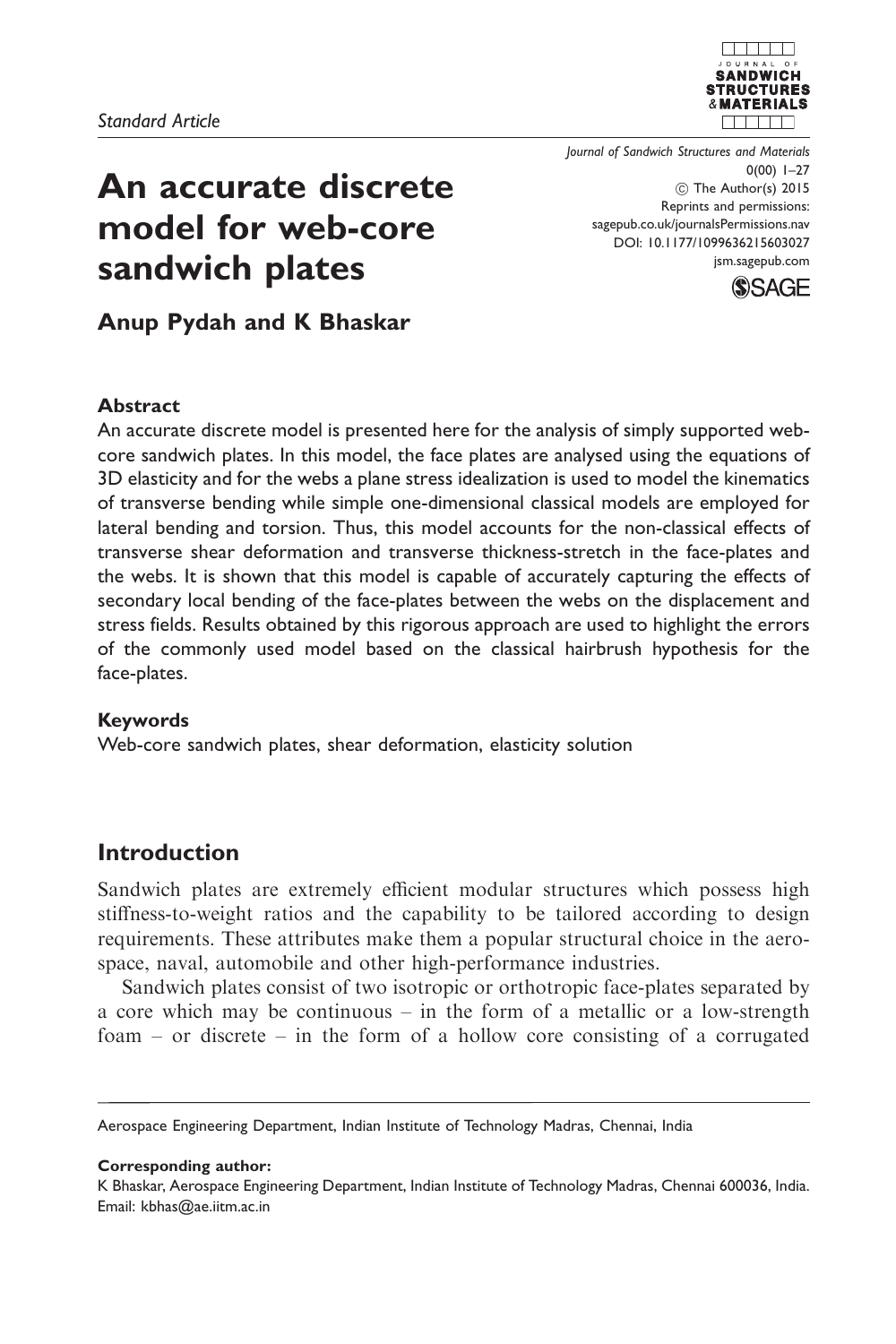sheet or a number of discrete webs running in one direction parallel to the faceplates, or square or hexagonal cell honeycombs, or other similar configurations [1].

Foam-core sandwich plates are usually analysed using a discrete three-layer approach wherein the core and face-plates are modelled separately, along with suitable stress and displacement continuity conditions at the interfaces. The typical approximations made in such an approach are that the face-plates follow classical plate – or even membrane – kinematics, while the core resists only shear [2]. However, the increasing use of composite face-plates, which have transverse shear stiffness much smaller than bending stiffness as compared to metallic plates, has led to the advent of models based on the first-order shear deformation theory (FSDT) [3] as well as the three-dimensional elasticity theory for face-plates, also besides the core [4,5].

For web-core, honeycomb core or other such discrete core plates, considerable emphasis has been laid on developing ''continuum-based'' models wherein the discrete core is replaced by an equivalent homogeneous orthotropic layer [6]; this is obviously easier than discrete modelling of the core structural configuration. The validity of such homogenization is established by comparing it with various finite element models [7,8]. While this approach does simplify the analysis to a great extent, a major drawback is that the complex expressions developed for the stiffness parameters of a specific discrete core plate cannot be used for other core configurations [9]; hence significant work has been done on developing homogenization schemes for various discrete core configurations [10–12]. However, in any of these homogenized models, the structure loses its discrete nature, making it impossible to capture local effects like the secondary bending of the face-plates between the webs of a web-core sandwich plate. Burton et al. [13,14] conducted extensive numerical studies and concluded that global response quantities like strain energy components, vibrational frequencies etc. can be predicted accurately by the homogenized approach, but detailed local response components like stresses would require a higher-order discrete layer approach. They also concluded that the mechanical response of such structures is extremely sensitive to small variations in the effective material properties. For web-core sandwich plates, Romanoff et al. [15] developed a model which used a combination of the homogenized formulation based on the Reissner–Mindlin theory and a Kirchhoff plate analysis which captures the local bending of the face-plates to accurately predict stresses.

There have been a few attempts to discretely model the hollow structural core of certain sandwich plates [16,17]. These models treat the web core sheets as one-dimensional incompressible beams and capture their shear deformation using a FSDT while ignoring the shear deformations of the face-plates. Further, the out-of-plane effects of the webs including torsion and lateral bending are omitted.

In the above context, the objective of the present paper is to extend the kinematics of a discrete model, proposed recently by the authors for blade-stiffened plates [18,19], to web-core sandwich plates. In these references it was shown that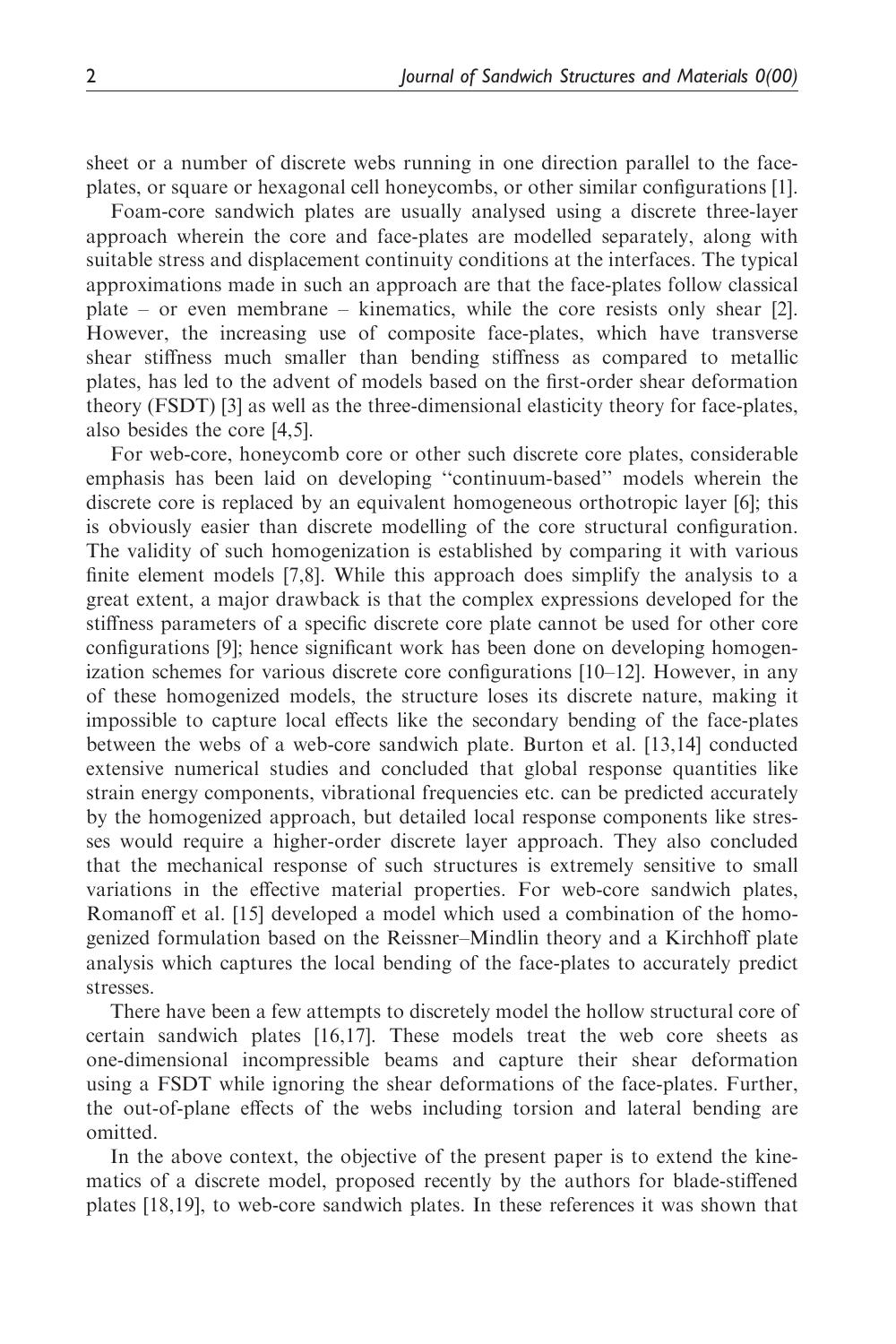non-classical effects like transverse shear deformation and thickness-stretch play an important role in the kinematics of stiffened plates and that the errors of the classical theories are much more significant in stiffened plates than for corresponding unstiffened plates. It was also shown that the shear deformation of the plate is more significant than that of the stiffeners and must be captured unless the plate is extremely thin.

In the present extension of the above model to the discrete analysis of web-core sandwich plates, the face-plates are modelled using the full three-dimensional equations of elasticity while the webs are analysed using a plane-stress formulation for transverse bending, and Euler–Bernoulli hypothesis and Saint-Venant's theory of torsion, respectively, for lateral bending and twisting. Thus this model completely captures the non-classical effects of transverse shear deformation and thicknessstretch for the face-plates and the webs while completely neglecting such effects on lateral bending of the webs. This approach is first validated by comparing it with a full-3D finite element model of the face-plates as well as the webs. Later, results are generated for isotropic and orthotropic web-core plates of different thicknesses and configurations and are compared with models based on the classical Kirchhoff hypothesis for the face-plates to ascertain the importance of capturing these nonclassical effects for the face-plates. Transverse deflections and stress results are tabulated for future comparisons.

# Formulation

Consider a rectangular web-core sandwich plate of sides  $a, b$  (Figure 1) with simply supported edges of the shear-diaphragm type. The sandwich plate consists of two face-plates of thickness  $h_f$  separated by a set of  $n_w$  equally spaced unidirectional webs, each of height H and breadth B. The webs are integrally attached to the faceplates and are also taken to be simply supported at the ends of their length. In the present discrete formulation, the plate and the webs are modelled separately while maintaining suitable compatibility at the interfaces; this is explained in full detail below.

As the sandwich plate bends in the transverse z-direction, each web bends in the transverse  $(x-z)$  as well as the lateral  $(x-y)$  planes, and also twists along its length. The bending of the face-plates can be accurately analysed using the 3D equations of elasticity so as to completely capture the non-classical effects of transverse shear deformation and thickness-stretch. Transverse bending of the webs is analysed using a 2D plane stress formulation which completely accounts for vertical shear deformation  $(\tau_{xz})$  and normal strain  $(\varepsilon_z)$  effects. The other two modes of deformation of the web, namely torsion and lateral bending, are expected to be of lesser significance to the overall kinematics of the sandwich plate and are hence modelled using the one-dimensional classical Saint-Venant's free-warping torsion theory and the Euler-Bernoulli theory, respectively.

Consistent with the above formulations, a set of appropriate interface tractions are introduced, as explained below.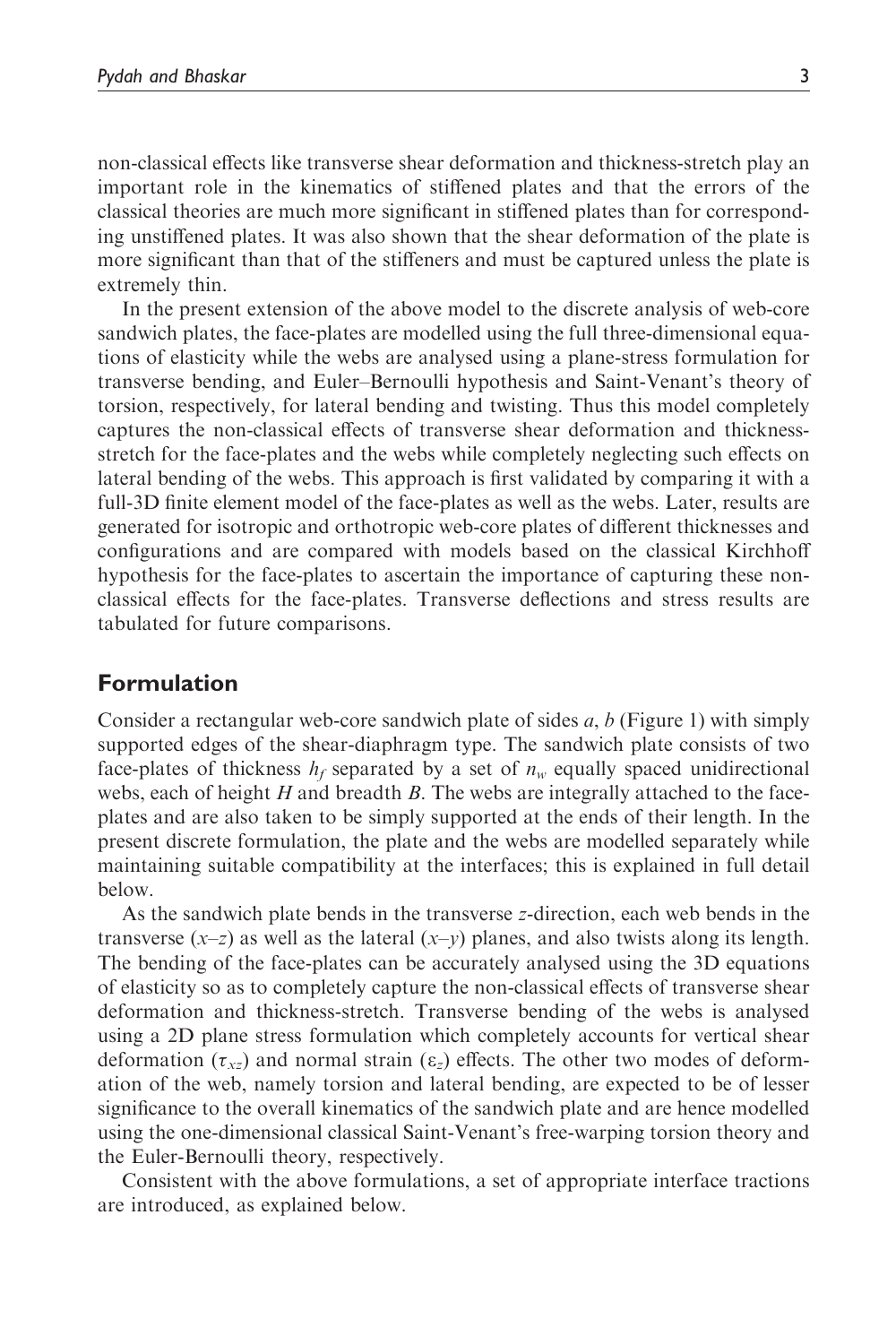

Figure 1. Web-core sandwich plate.



Figure 2. Interface tractions on a web.

# The interface tractions

All three interface tractions are considered at the top and bottom of each web (Figure 2) with the possibility of a general variation across the interface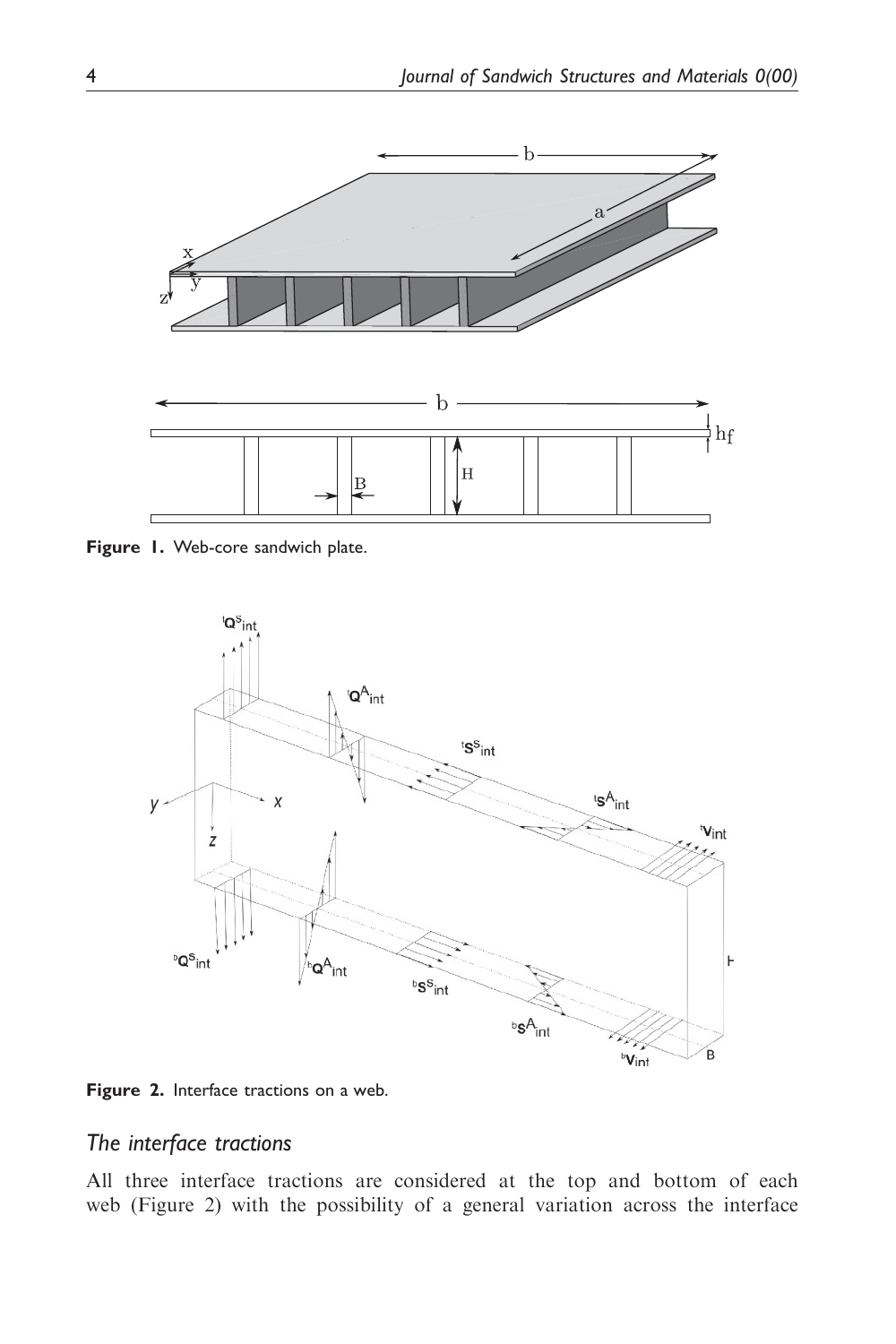width *B*; these quantities correspond to the stresses  $\sigma_z$ ,  $\tau_{zx}$  and  $\tau_{zy}$  on the interface plane  $x-y$ , and their directions, when positive as per the sign convention adopted here, are shown in the figure. Constant as well as linear antisymmetric variations along the breadth B of the interface patch are assumed for the transverse normal and in-plane shear tractions, while the out-of-plane shear traction is assumed to be constant along the breadth. The mathematical expressions for these tractions (for the i th web), as well as suitable series expansions for later use, are given below:

1. The transverse normal traction  ${}^pQ_{int}(x, y)$  is taken as

$$
{}_{i}^{p}Q_{int} = {}_{i}^{p}Q_{int}^{S} + {}_{i}^{p}Q_{int}^{A} = \sum_{m=1}^{\infty} \left( {}_{i}^{p}Q_{m}^{S} + {}_{i}^{p}Q_{m}^{A} \cdot y \right) \sin \left( \frac{m\pi}{a} x \right)
$$
(1)

2. The in-plane shear traction  ${}^pS_{\text{int}}(x, y)$  is taken as

$$
{}_{i}^{p}S_{\text{int}} = {}_{i}^{p}S_{\text{int}}^{S} + {}_{i}^{p}S_{\text{int}}^{A} = \sum_{m=1}^{\infty} \left( {}_{i}^{p}S_{m}^{S} + {}_{i}^{p}S_{m}^{A} \cdot y \right) \cos \left( \frac{m\pi}{a} x \right)
$$
(2)

3. The out-of plane shear traction  ${}^pV_{int}(x, y)$  is taken as

$$
{}_{i}^{p}V_{\text{int}} = \sum_{m=1}^{\infty} {}_{i}^{p}V_{m}^{S} \sin\left(\frac{m\pi}{a}x\right)
$$
 (3)

where the superscripts  $S$  and  $\Lambda$  denote the symmetric and antisymmetric part of the tractions respectively, and the superscript  $p$  takes the values of  $t$  and  $b$  to denote the top or bottom of the web, respectively.

#### Analysis of the web

The plane stress idealization for the web captures the effects of the constant parts of the normal and in-plane shear tractions,  ${}_{i}^{p}Q_{int}^{S}$  and  ${}_{i}^{p}S_{int}^{S}$ , while the classical Euler– Bernoulli beam theory and Saint-Venant's torsion formulation are used to analyse the lateral bending and torsion of the web due to the remaining traction components. The latter one-dimensional formulations require the tractions to be shifted to the centre line of the web and rewritten as loads and moments per unit length. The anti-symmetric parts of the normal tractions  $_{i}^{p}Q_{\text{int}}^{A}$  are statically equivalent to torques per unit length  $_{i}^{p}T_{1}(x)$ , with the superscript p just to show the source of such torques. Shifting the out-of-plane shear tractions  $\frac{\partial}{\partial V_{\text{int}}}$  to the mid line results in a statically equivalent loading system consisting of lateral loads per unit length  $_{i}^{p}q_{l}(x)$ and torques per unit length  $\frac{p}{i}T_2(x)$ ; once again, the superscript p indicates the source. The effect of the antisymmetric part of the in-plane shear tractions  ${}^p_i S^A_{int}$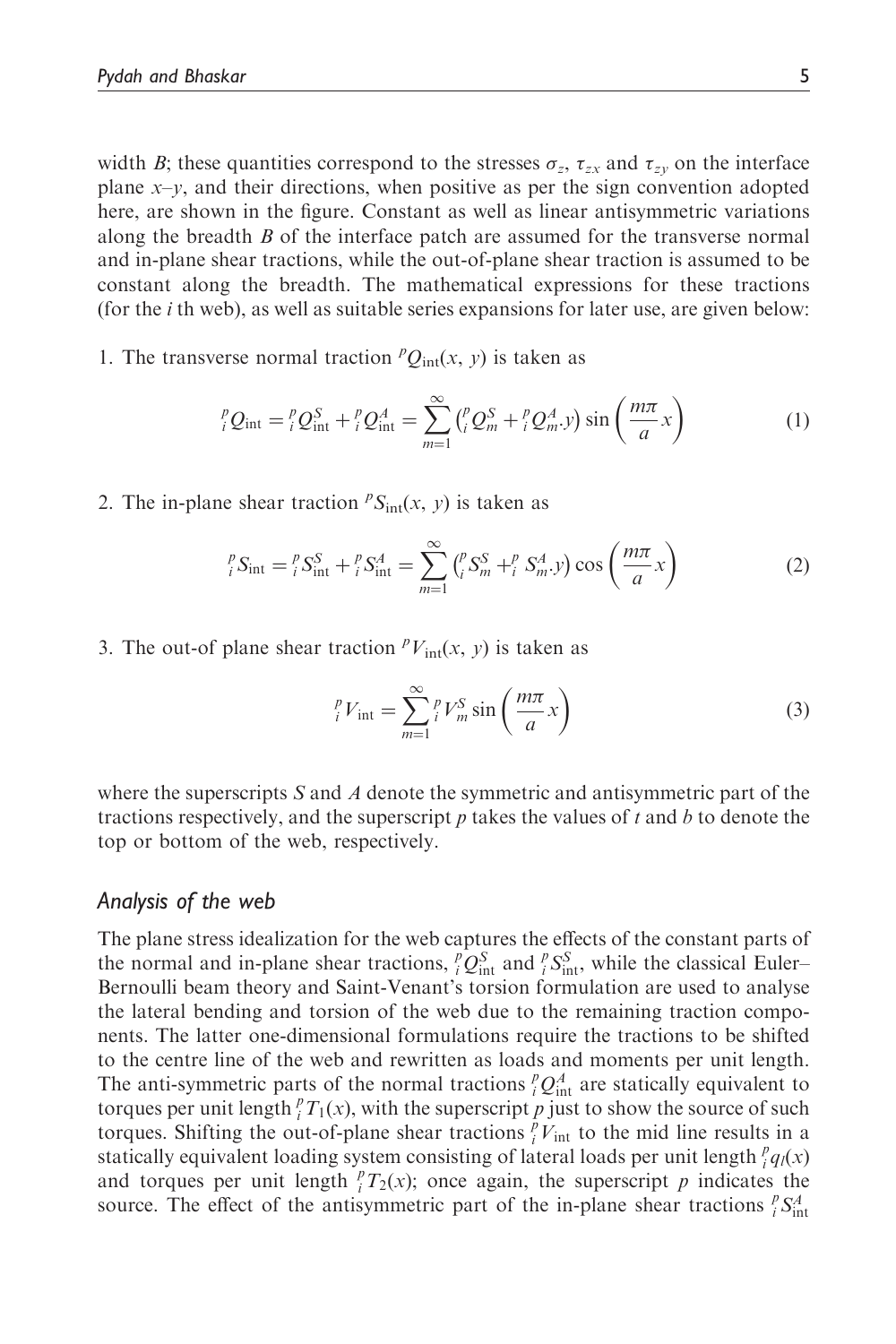is to produce distributed moments per unit length  $_{i}^{p}m_{l}(x)$ . These are summarized below:

$$
{}_{i}^{p}T_{1}(x) = \int_{-\frac{B}{2}}^{\frac{B}{2}} {}_{p}^{p}Q_{\text{int}}^{A} y \, \mathrm{d}y = \frac{B^{3}}{12} \cdot \sum_{m=1}^{\infty} {}_{i}^{p}Q_{m}^{A} \sin\left(\frac{m\pi}{a}x\right) \tag{4}
$$

$$
{}_{i}^{p}T_{2}(x) = {}_{i}^{p}V_{\text{int}}(x).B. \frac{H}{2} = \frac{BH}{2} \cdot \sum_{m=1}^{\infty} {}_{i}^{p}V_{m}^{S}\sin\left(\frac{m\pi}{a}x\right)
$$
(5)

$$
{}_{i}^{p}q_{l}(x) = {}_{i}^{p} V_{\text{int}}(x).B = B. \sum_{m=1}^{\infty} {}_{i}^{p} V_{m}^{S} \sin\left(\frac{m\pi}{a}x\right)
$$
(6)

$$
{}_{i}^{p}m_{l}(x) = \int_{-\frac{B}{2}}^{\frac{B}{2}} {}_{i}^{p}S_{\text{int}}^{A}.y \,dy = \frac{B^{3}}{12} \cdot \sum_{m=1}^{\infty} {}_{i}^{p}S_{m}^{A} \cos\left(\frac{m\pi}{a}x\right)
$$
(7)

with  $p = t$  or b.

Transverse bending of the web. This analysis, due to the normal and shear tractions  ${}_{i}^{p}Q_{\text{int}}^{S}$  and  ${}_{i}^{p}S_{\text{int}}^{S}$ , is carried out as a plane-stress problem in the x-z plane (Figure 2). Assuming that the web is specially orthotropic with the plane stress constitutive law

$$
\begin{Bmatrix} \sigma_x \\ \sigma_z \\ \tau_{xz} \end{Bmatrix} = \begin{bmatrix} Q_{11} & Q_{12} & 0 \\ Q_{12} & Q_{22} & 0 \\ 0 & 0 & Q_{55} \end{bmatrix} \begin{Bmatrix} \epsilon_x \\ \epsilon_z \\ \gamma_{xz} \end{Bmatrix}
$$

the 2D equations of equilibrium can be written in terms of the displacements  $u$  and  $w$  along the  $x$  and  $z$  directions respectively, as

$$
Q_{11}u,_{xx} + Q_{55}u,_{zz} + (Q_{12} + Q_{55})w,_{xz} = 0
$$
  

$$
(Q_{12} + Q_{55})u,_{xz} + Q_{55}w,_{xx}, + Q_{22}w,_{zz} = 0
$$
 (8)

Selection of displacement functions

$$
u(x, z) = \sum_{m=1}^{\infty} U(z) \cos\left(\frac{m\pi}{a}x\right)
$$

$$
w(x, z) = \sum_{m=1}^{\infty} W(z) \sin\left(\frac{m\pi}{a}x\right)
$$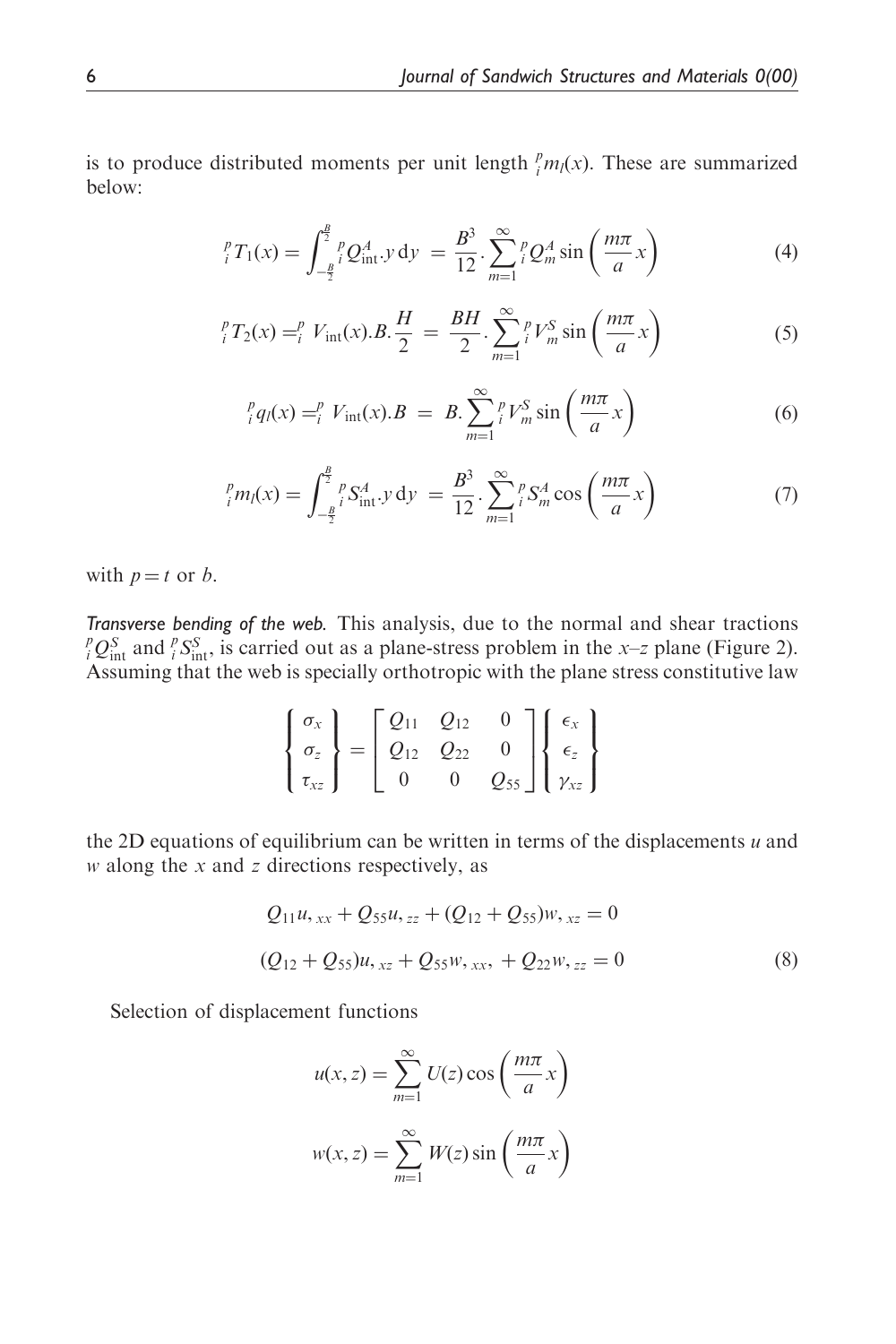ensure that the shear-diaphragm type simple support conditions

at 
$$
x = 0
$$
, a;  $w = 0$ ,  $\sigma_x = 0$ 

for all z are satisfied a priori.

Substitution of the above displacement functions into (8) reduces them to a 4th order system of linear ordinary differential equations in z. Following the standard procedure of seeking solutions for  $U(z)$  and  $W(z)$  as

$$
\left\{\begin{array}{c} U \\ W \end{array}\right\} = \left\{\begin{array}{c} U_0 \\ W_0 \end{array}\right\} e^{sz}
$$

one gets the auxiliary equation as

$$
A' s^4 + B' s^2 + C' = 0 \tag{9}
$$

where  $A'$ ,  $B'$ ,  $C'$  and  $D'$  are functions of the harmonic m and the material properties  $Q_{ii}$  of the web.

The nature of the roots of this equation dictates the final solution. For example, in the case of real and distinct roots, the final solution is of the form

$$
u = \sum_{m=1}^{\infty} \left( \sum_{i=1}^{4} C_{1i} e^{s_i z} \right) \cos \left( \frac{m\pi}{a} x \right)
$$

$$
w = \sum_{m=1}^{\infty} \left( \sum_{i=1}^{4} C_{2i} e^{s_i z} \right) \sin \left( \frac{m\pi}{a} x \right)
$$
(10)

Of the eight constants  $C_{1i}$ ,  $C_{2i}$  (for each harmonic *m*), only four are independent. The inter-relationships are established by substituting the above displacement field into the ordinary differential equations and equating the coefficients of  $e^{s_1z}$  (*i* = 1 to 4) in each equation to 0.

The four independent constants for each  $m$  can be determined by enforcing the conditions:

- a. at the top surface  $z = -\frac{H}{2}$ ,  $\sigma_z(x) = {^t_i}Q_{\text{int}}^S$  and  $\tau_{xz}(x) = {^t_i}S_{\text{int}}^S$
- b. at the bottom surface  $z = \frac{H}{2}$ ,

$$
\sigma_z(x) = {}^b_i Q^S_{\text{int}}
$$
 and  $\tau_{xz}(x) = {}^b_i S^S_{\text{int}}$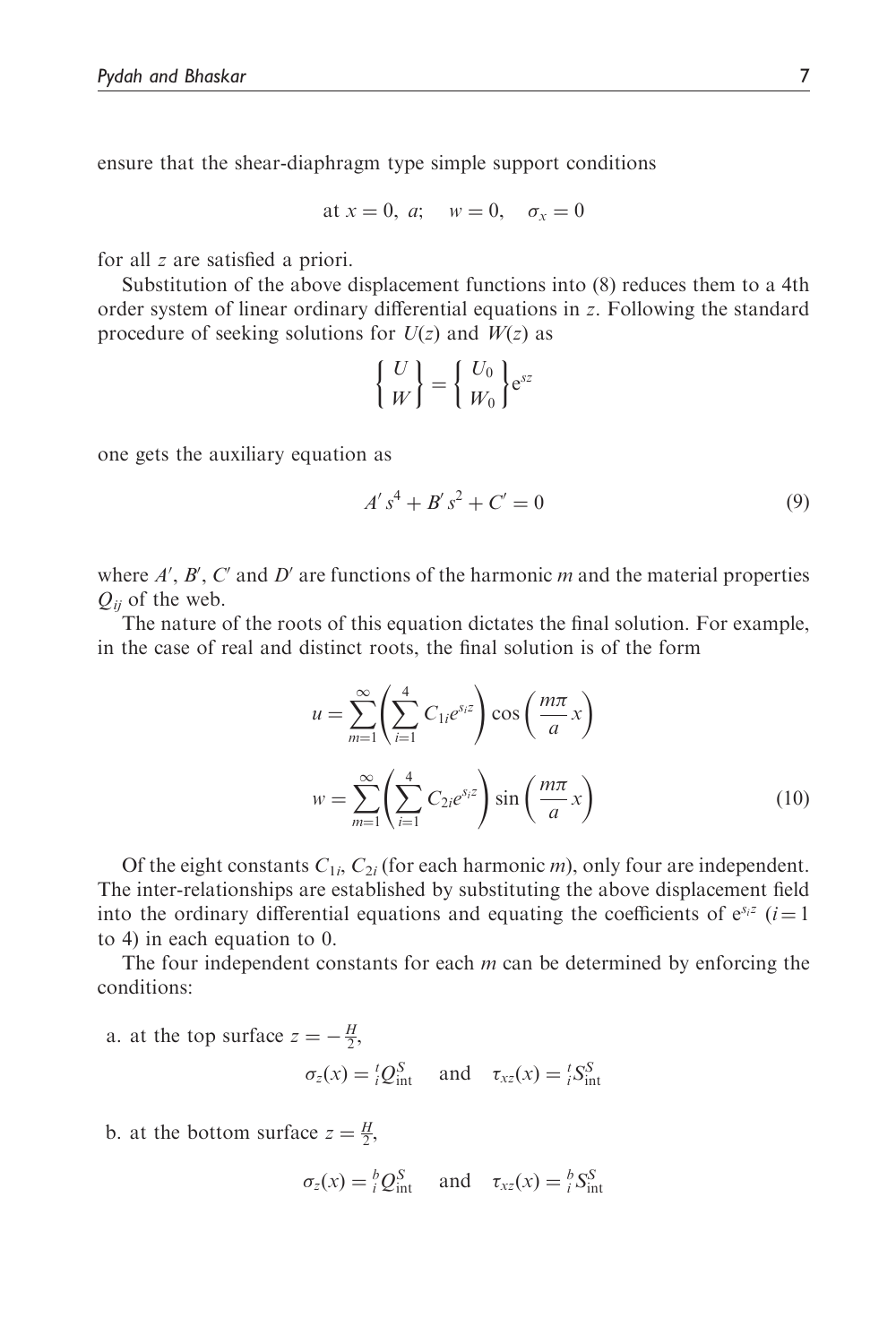and are thus obtained in terms of  ${}_{i}^{p}Q_{m}^{S}$  and  ${}_{i}^{p}S_{m}^{S}$  (see equations (1) and (2)).

Lateral bending of the web. The analysis of the lateral bending of the web, due to lateral loads  $\frac{p}{i}q_i(x)$  per unit length and distributed moments  $\frac{p}{i}m_i(x)$  per unit length, is carried out using the classical beam theory.

The effect of these loads can be captured by starting with a displacement field as

$$
v_b(x, y) = v_b(x)
$$

$$
u_b(x, y) = -y \cdot v_{b, x}
$$

The corresponding equations of equilibrium are

$$
V_{l,x} = \frac{t}{l}q_l - \frac{b}{l}q_l \tag{11}
$$

$$
M_{l,x} + \left( \, l m_l - \, l m_l \right) + V_l = 0 \tag{12}
$$

where  $V_l$  and  $M_l$  are the shear force and bending moment respectively, at any section of the beam.

Eliminating  $V_l$  from (11) and (12) yields

$$
M_{l,xx} + \binom{l}{i}m_l - \frac{b}{i}m_l, x + \frac{t}{i}q_l - \frac{b}{i}q_l = 0 \tag{13}
$$

Using  $\sigma_x = E_x \varepsilon_x = -E_x \cdot y \varepsilon_{b,xx}$  and obtaining the moment-curvature relations by appropriate integrations over the cross-sectional area  $A$ , the governing equation can be derived from (13) as

$$
E_x.I_{zz}v_b, x_{xxx} + \binom{t}{i}m_l - \frac{b}{i}m_l, x + \frac{t}{i}q_l - \frac{b}{i}q_l = 0 \tag{14}
$$

where  $I_{zz}$  is the area moment of inertia of the cross-section about the neutral axis passing through the centroid.

For simply supported boundary conditions at the ends given by

at 
$$
x = 0
$$
, a;  $v_b = M_l = 0$   
i.e.  $v_b = v_b$ ,  $xx = 0$ ,

a solution can be sought as

$$
v_b(x) = \sum_{m=1}^{\infty} v_{bm} \sin\left(\frac{m\pi}{a}x\right)
$$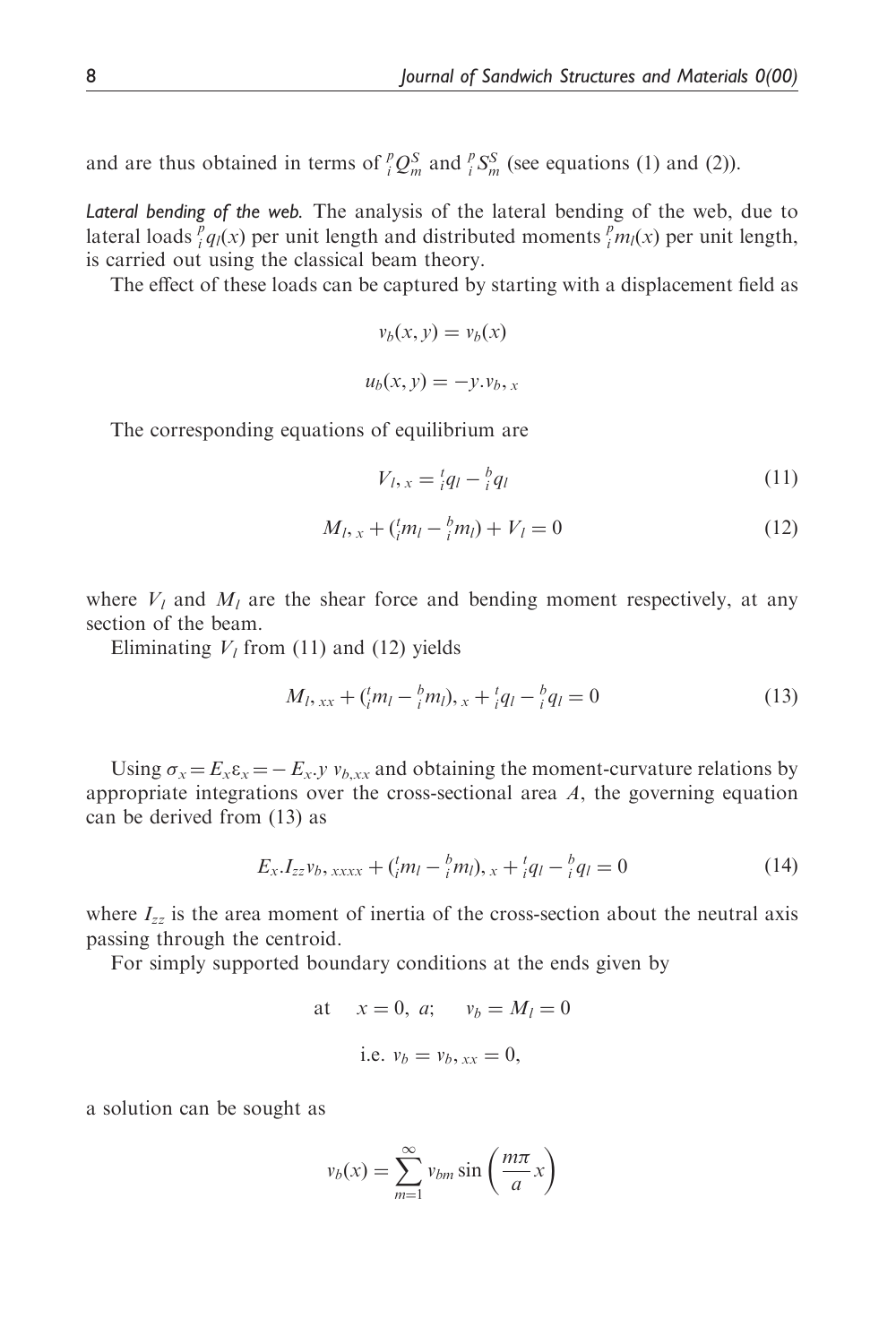Substitution of this in equation (14) yields  $v_{bm}$  in terms of  $^p_i V_m^S$  and  $^p_i S_m^A$ (see equations  $(6)$  and  $(7)$ ).

Torsion of the web. The torsional analysis of the web is carried out using Saint-Venant's assumption that cross-sections of the web rotate as rigid bodies and warp freely. It needs to be noted that the web is subject to variable torques along its length, so this is a case of non-uniform torsion; however, since the warping constant is quite small for the open section webs considered here, it is neglected and the torque-twist relationship is simply taken as

$$
T_x \underline{\approx} G_{xz}.J.\theta, x \tag{15}
$$

where  $T_x$  is the the torque stress resultant,  $\theta(x)$  is the rotation of a cross-section about its centre of twist and  $J$  is the torsional constant of the rectangular cross section given by [20]

$$
J = H.B^3 \left( \frac{1}{3} - \frac{64}{\pi^5} \frac{B}{H} \sum_{r=1,3,5..}^{\infty} \frac{1}{r^5} \tanh\left(\frac{r\pi H}{2B}\right) \right)
$$

With respect to the torsional loads given by  $(4)$  and  $(5)$ , the equation of motion for this system is

$$
T_{x,x} =_i^t T_1 +_i^t T_2 -_i^b T_1 +_i^b T_2
$$

Using (15), the governing equation can be derived as

$$
G_{xz}.J.\theta,{}_{xx} =^t_i T_1 +^t_i T_2 -^b_i T_1 +^b_i T_2 \tag{16}
$$

Corresponding to the shear-diaphragm boundary conditions

at 
$$
x = 0
$$
,  $a$ :  $\theta = 0$ 

a solution can be sought in the form

$$
\theta(x) = \sum_{m=1}^{\infty} \theta_m \sin\left(\frac{m\pi x}{a}\right)
$$

Substitution of this in equation (16) yields  $\theta_m$  in terms of  ${}^p_iQ_m^A$  and  ${}^p_iV_m^S$ (see equations  $(4)$  and  $(5)$ ).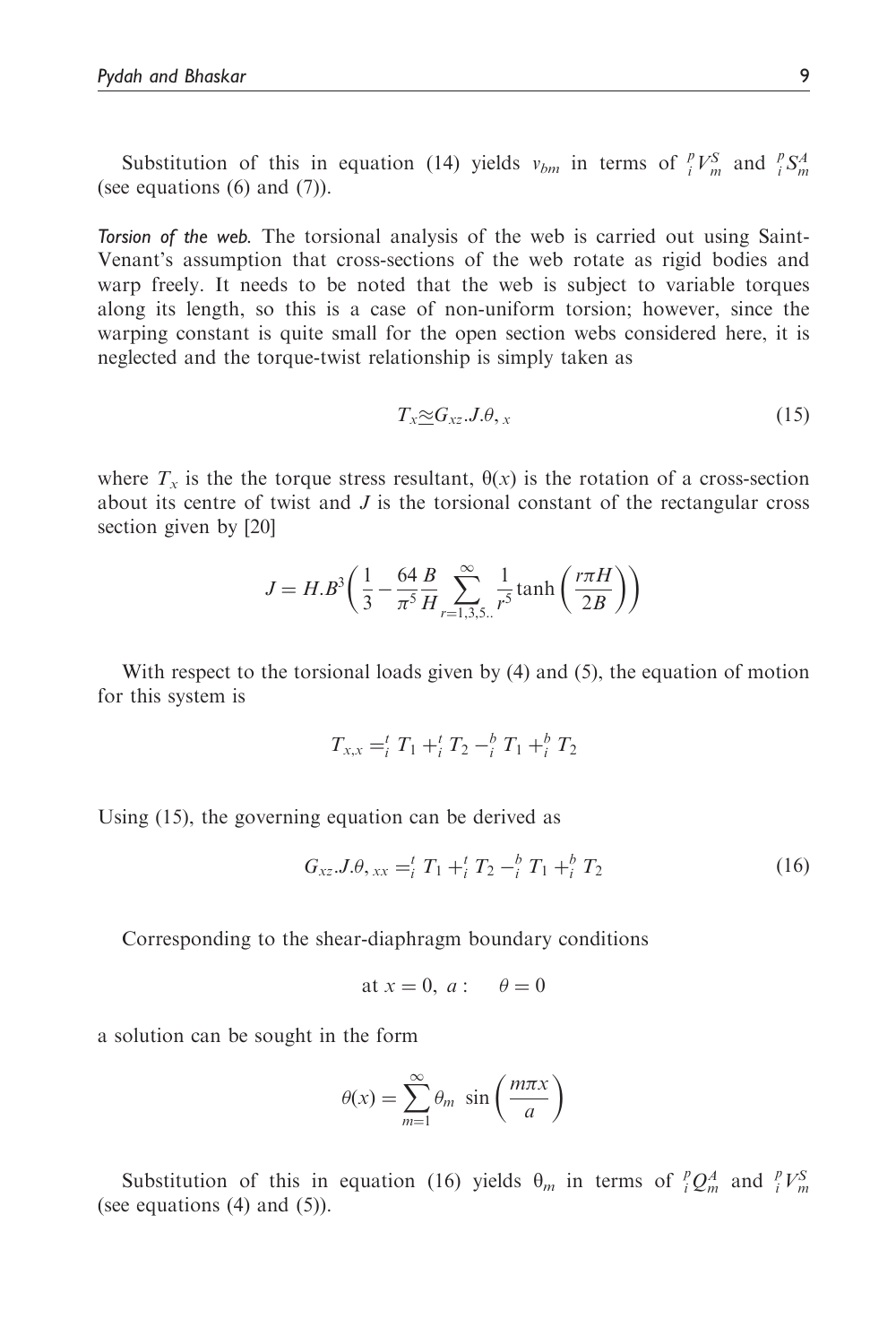The displacement components along the  $y$  and  $z$  directions due to twisting are given by

$$
v_t(x, y, z) = -z.\theta(x)
$$

$$
w_t(x, y, z) = y.\theta(x)
$$

The shear strain  $\gamma_{xy}$  (required later for enforcing compatibility between the face-plates and the webs) is found out using

$$
\gamma_{xy} = \phi_{,z}/G_{xy} \tag{17}
$$

where  $\phi$  is the Prandtl stress function given by [20]

$$
\phi(x, y, z) = \frac{8G_{xy}B^2\theta, x}{\pi^3} \cdot \sum_{r=1,3,5..}^{\infty} \frac{1}{r^3} \cdot \left(1 - \frac{\cosh(r\pi z/B)}{\cosh(r\pi H/2B)}\right) \cdot \sin(r\pi/2) \cdot \cos\left(\frac{r\pi y}{B}\right)
$$

This concludes the analysis of the web. By virtue of the principle of superposition, the total displacement field is simply a sum of the displacement contributions from each of the three-deformation modes of the web. While the web also undergoes warping displacement  $u$  due to torsion, this displacement is not of any interest in this analysis. This is because the displacement continuity between the plate and webs will be enforced (see section Analysis of the overall structure) only along the centre line of the interface patch, and along this line the warping displacement  $u$  is zero.

#### 3D elasticity formulation for the face-plates

The simply supported face-plate of dimensions  $a \times b \times h_f$  is taken to be orthotropic with respect to the  $x-y-z$  axes and governed by the following constitutive law:

$$
\begin{bmatrix}\n\sigma_x \\
\sigma_y \\
\sigma_z \\
\tau_{yz} \\
\tau_{xz} \\
\tau_{xy}\n\end{bmatrix} = \begin{bmatrix}\nC_{11} & C_{12} & C_{13} & 0 & 0 & 0 \\
C_{12} & C_{22} & C_{23} & 0 & 0 & 0 \\
C_{13} & C_{23} & C_{33} & 0 & 0 & 0 \\
0 & 0 & 0 & C_{44} & 0 & 0 \\
0 & 0 & 0 & 0 & C_{55} & 0 \\
0 & 0 & 0 & 0 & 0 & C_{66}\n\end{bmatrix} \begin{bmatrix}\n\epsilon_x \\
\epsilon_x \\
\epsilon_x \\
\gamma_{yz} \\
\gamma_{xz} \\
\gamma_{xy}\n\end{bmatrix}
$$

For each face-plate the origin of the z coordinate is taken at its mid-plane. The 3D equations of equilibrium in terms of the displacements  $u$ ,  $v$  and  $w$  along the  $x$ ,  $y$  and z directions respectively are

$$
C_{11}u_{,xx} + C_{66}u_{,yy} + C_{55}u_{,zz} + (C_{12} + C_{66})v_{,xy} + (C_{13} + C_{55})w_{,xz} = 0
$$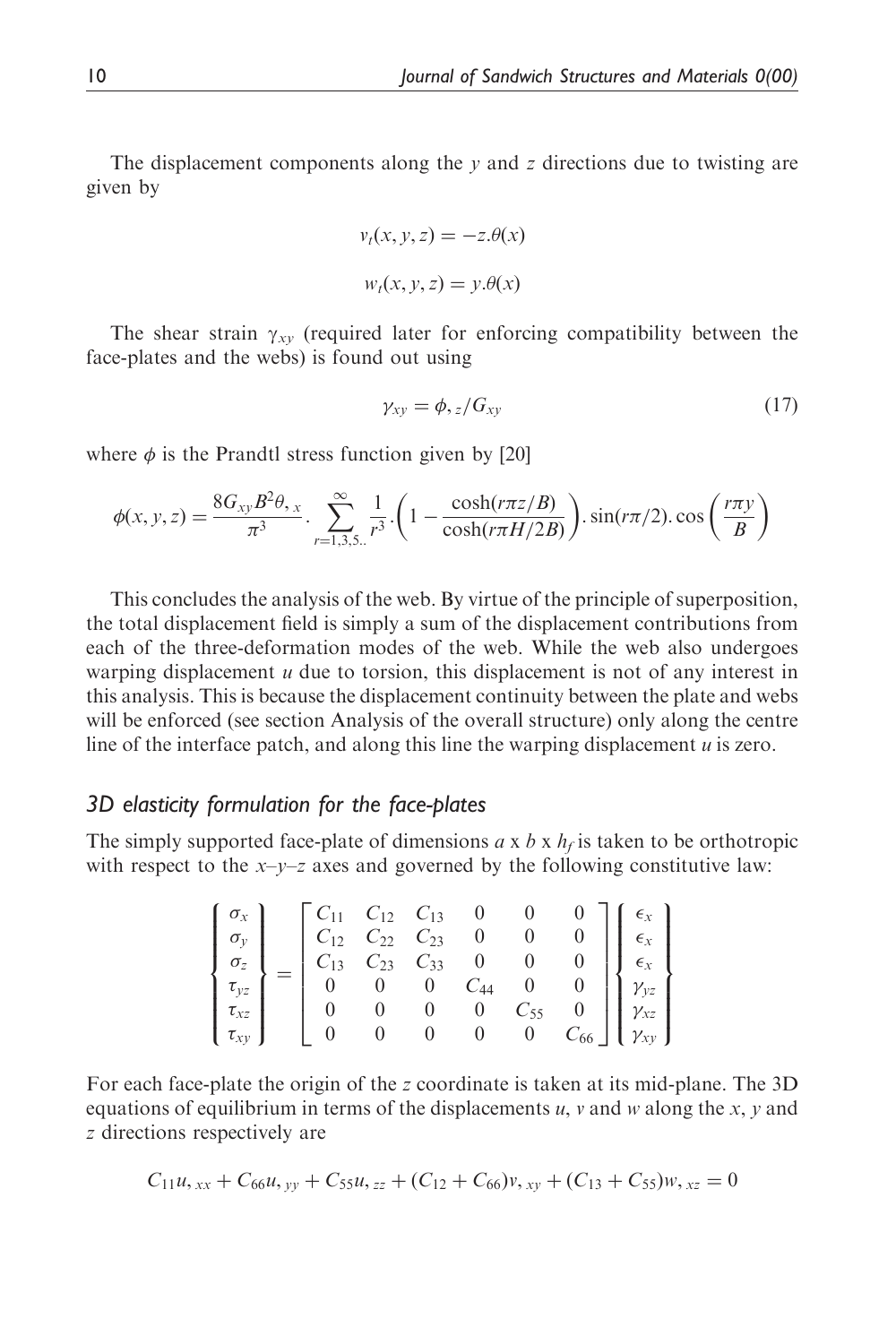$$
C_{66}v_{,xx} + C_{22}v_{,yy} + C_{44}v_{,zz} + (C_{12} + C_{66})u_{,xy} + (C_{23} + C_{44})w_{,yz} = 0
$$
  
\n
$$
C_{55}w_{,xx} + C_{44}w_{,yy} + C_{33}w_{,zz} + (C_{13} + C_{55})u_{,xz} + (C_{23} + C_{44})v_{,yz} = 0
$$
\n(18)

The displacement functions

$$
u(x, y, z) = \sum_{m=1}^{\infty} \sum_{n=1}^{\infty} U(z) \cos\left(\frac{m\pi}{a}x\right) \sin\left(\frac{n\pi}{b}y\right)
$$

$$
v(x, y, z) = \sum_{m=1}^{\infty} \sum_{n=1}^{\infty} V(z) \sin\left(\frac{m\pi}{a}x\right) \cos\left(\frac{n\pi}{b}y\right)
$$

$$
w(x, y, z) = \sum_{m=1}^{\infty} \sum_{n=1}^{\infty} W(z) \sin\left(\frac{m\pi}{a}x\right) \sin\left(\frac{n\pi}{b}y\right)
$$

satisfy the shear-diaphragm conditions of both face-plates

at 
$$
x = 0
$$
, a;  $w = 0$ ,  $v = 0$ ,  $\sigma_x = 0$   
at  $y = 0$ , b;  $w = 0$ ,  $u = 0$ ,  $\sigma_y = 0$ 

a priori, and reduce the problem to a 6th order system of linear ordinary differential equations.

Proceeding as done for the web by starting with

$$
\left\{\n \begin{array}{c}\n U \\
 V \\
 W\n \end{array}\n \right\} =\n \left\{\n \begin{array}{c}\n U_0 \\
 V_0 \\
 W_0\n \end{array}\n \right\} e^{sz}
$$

one gets the auxiliary equation as

$$
A s^6 + B s^4 + C s^2 + D = 0 \tag{19}
$$

where A, B, C and D are functions of m, n and the material properties  $C_{ij}$ .

The nature of the roots of this auxiliary equation dictates the form of the final solution. For the case of real and distinct roots, the final solution is given by:

$$
u = \sum_{m=1}^{\infty} \sum_{n=1}^{\infty} \left( \sum_{i=1}^{6} K_{1i} e^{siz} \right) \cos \left( \frac{m\pi}{a} x \right) \sin \left( \frac{n\pi}{b} y \right)
$$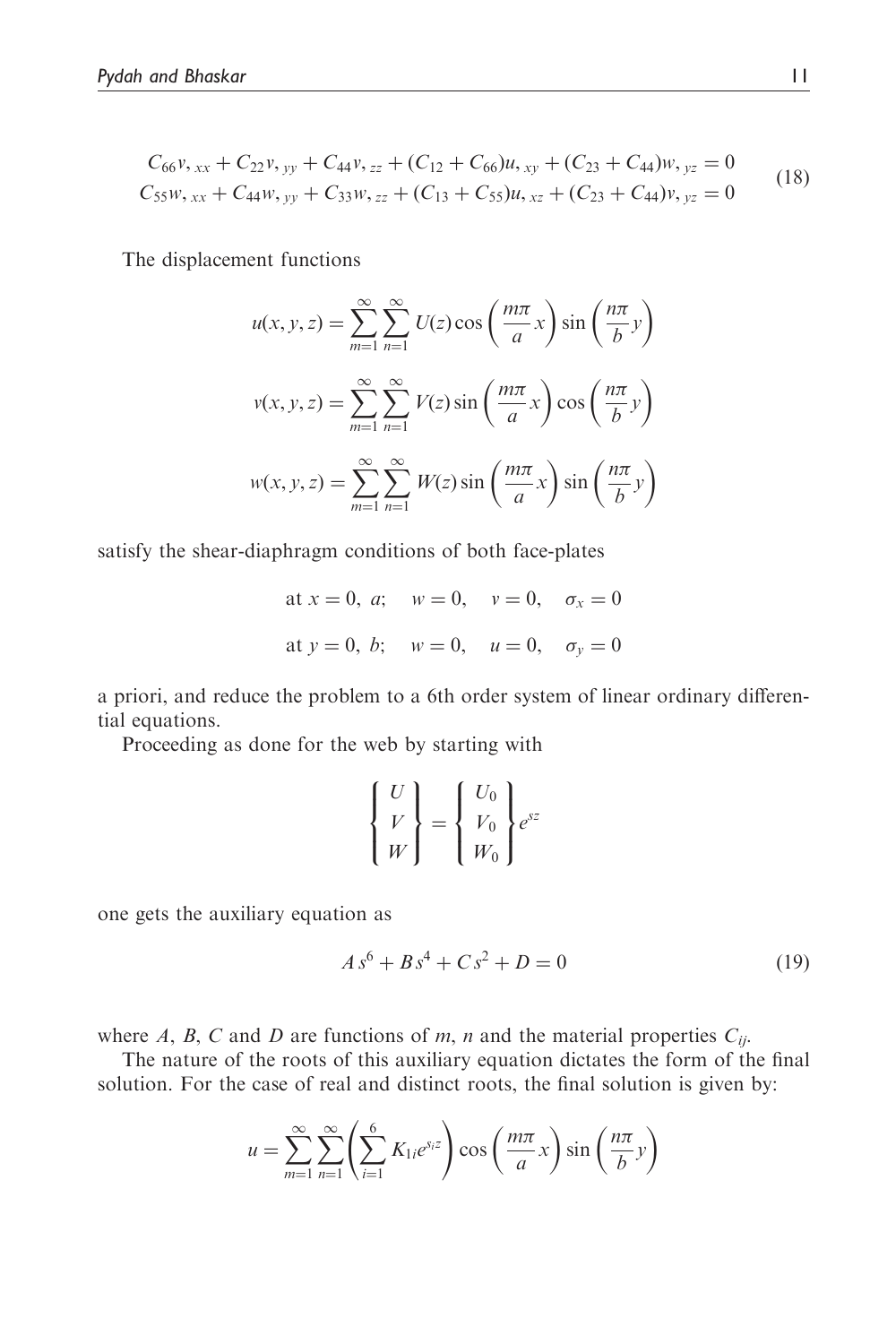$$
v = \sum_{m=1}^{\infty} \sum_{n=1}^{\infty} \left( \sum_{i=1}^{6} K_{2i} e^{s_i z} \right) \sin\left(\frac{m\pi}{a} x\right) \cos\left(\frac{n\pi}{b} y\right)
$$
  

$$
w = \sum_{m=1}^{\infty} \sum_{n=1}^{\infty} \left( \sum_{i=1}^{6} K_{3i} e^{s_i z} \right) \sin\left(\frac{m\pi}{a} x\right) \sin\left(\frac{n\pi}{b} y\right)
$$
 (20)

wherein only six constants (for each harmonic set  $\{m, n\}$ ) are independent.

For the purpose of enforcing lateral surface conditions, the interface tractions  ${}_{i}^{p}Q_{int}$ ,  ${}_{i}^{p}S_{int}$  and  ${}_{i}^{p}V_{int}$  acting over any  $i^{th}$  strip  $0 \le x \le a$  and  $(b^{*} - \frac{B}{2}) \le y \le (b^{*} + \frac{B}{2})$ need to be expressed in double series as

$$
{}_{i}^{p}Q_{\text{int}} = \sum_{m=1}^{\infty} \sum_{n=1}^{\infty} \left( {}_{i}^{p}Q_{mn} \sin \left( \frac{m\pi}{a} x \right) \sin \left( \frac{n\pi}{b} y \right) \right)
$$
(21)

$$
{}_{i}^{p}S_{\text{int}} = \sum_{m=1}^{\infty} \sum_{n=1}^{\infty} \left( {}_{i}^{p}S_{mn} \cos \left( \frac{m\pi}{a} x \right) \sin \left( \frac{n\pi}{b} y \right) \right)
$$
(22)

and

$$
{}_{i}^{p}V_{\text{int}} = \sum_{m=1}^{\infty} \sum_{n=1}^{\infty} \left( {}_{i}^{p}V_{mn} \sin\left(\frac{m\pi}{a}x\right) \cos\left(\frac{n\pi}{b}y\right) \right)
$$
(23)

where

$$
{}_{i}^{p}Q_{mn} = \frac{2}{b} \int_{(b^{*} - \frac{B}{2})}^{(b^{*} + \frac{B}{2})} ({}_{i}^{p}Q_{m}^{S} + {}_{i}^{p}Q_{m}^{A} \cdot (y - b^{*})) \sin\left(\frac{n\pi}{b}y\right) dy
$$

$$
{}_{i}^{p}S_{mn} = \frac{2}{b} \int_{(b^{*} - \frac{B}{2})}^{(b^{*} + \frac{B}{2})} ({}_{i}^{p}S_{m}^{S} + {}_{i}^{p}S_{m}^{A} \cdot (y - b^{*})) \sin\left(\frac{n\pi}{b}y\right) dy
$$

$$
{}_{i}^{p}V_{mn} = \frac{2}{b} \int_{(b^{*} - \frac{B}{2})}^{(b^{*} + \frac{B}{2})} {}_{i}^{p}V_{m}^{S} \sin\left(\frac{n\pi}{b}y\right) dy
$$

and  $b^* = i^*b/(n_w + 1)$ 

The lateral boundary conditions for the top face-plate are:

a. at the top surface  $(z = -\frac{h_f}{2}),$ 

$$
\sigma_z(x, y) = -{}^t q_0(x, y), \qquad \tau_{xz}(x, y) = 0 \qquad \text{and} \quad \tau_{yz}(x, y) = 0
$$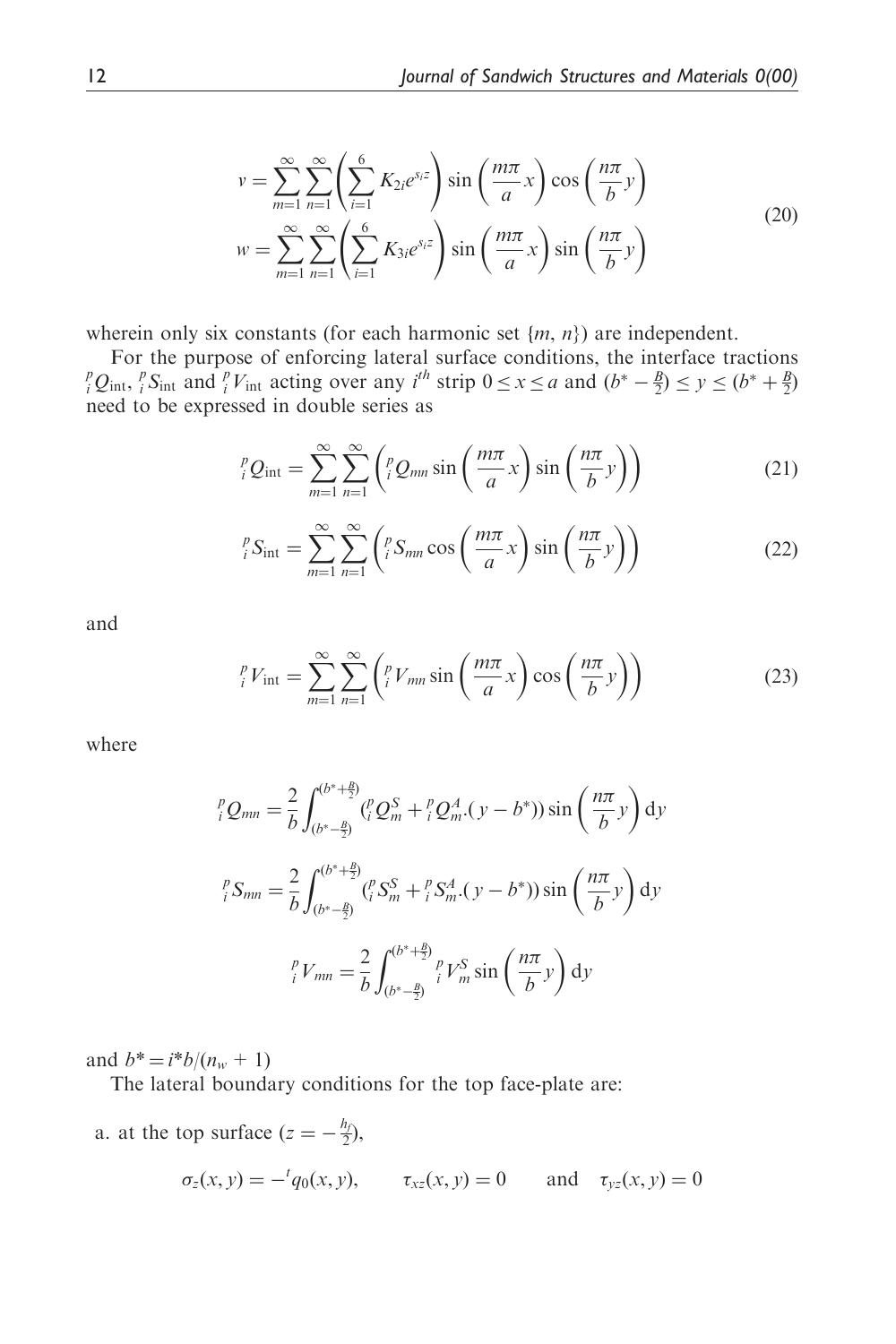b. at the bottom surface  $(z = \frac{h_f}{2})$ ,

$$
\sigma_z(x, y) = \sum_{i=1}^{n_w} {}^t Q_{\text{int}}, \qquad \tau_{xz}(x, y) = \sum_{i=1}^{n_w} {}^t S_{\text{int}} \qquad \text{and} \quad \tau_{yz}(x, y) = \sum_{i=1}^{n_w} {}^t V_{\text{int}} \qquad (24)
$$

and for the bottom face-plate are:

a. at the top surface  $(z = -\frac{h_f}{2}),$ 

$$
\sigma_z(x, y) = \sum_{i=1}^{n_w} {}^b \mathcal{Q}_{int}, \qquad \tau_{xz}(x, y) = \sum_{i=1}^{n_w} {}^b S_{int} \qquad and \quad \tau_{yz}(x, y) = \sum_{i=1}^{n_w} {}^b V_{int}
$$

b. at the bottom surface  $(z = \frac{h_f}{2})$ ,

$$
\sigma_z(x, y) = {}^b q_0(x, y), \qquad \tau_{xz}(x, y) = 0 \qquad \text{and} \quad \tau_{yz}(x, y) = 0
$$
\n(25)

where  ${}^{t}q_0$  and  ${}^{b}q_0$  are the applied transverse loads on the top and bottom faceplates respectively, which are taken to be positive when applied downward in the positive z direction. The above equations yield the six unknown constants of the top and bottom face-plates in terms of  ${}^p_iQ_m^S$ ,  ${}^p_iQ_m^A$ ,  ${}^p_iS_m^S$ ,  ${}^p_iS_m^A$ ,  ${}^p_iV_m^S$  and the applied transverse loads.

#### Analysis of the overall structure

With the continuity of interface tractions already satisfied as explained above, the only step left is to enforce the displacement continuity along the interface patch at the top and bottom of each web. Consistent with the approximate models employed for the webs, the following interface continuity conditions are appropriate:

- 1. Continuity of the u, v and w displacements along the centre line of each interface patch of width B.
- 2. Continuity of the rotations  $w_{,y}$  of the face-plate and  $-v_{,z}$  of the web along the centre line of each interface patch of width B (see Figure 3).
- 3. Continuity of the inplane rotation  $u_{y}$  of a small linear element oriented along the y-direction in the plane of the interface patch for both the face-plate and the web; the small element is located at the centre of the patch (see Figure 3).

The continuity conditions 2 and 3 are necessary in order to maintain the integral nature of the web-core sandwich structure. It is convenient to enforce condition 3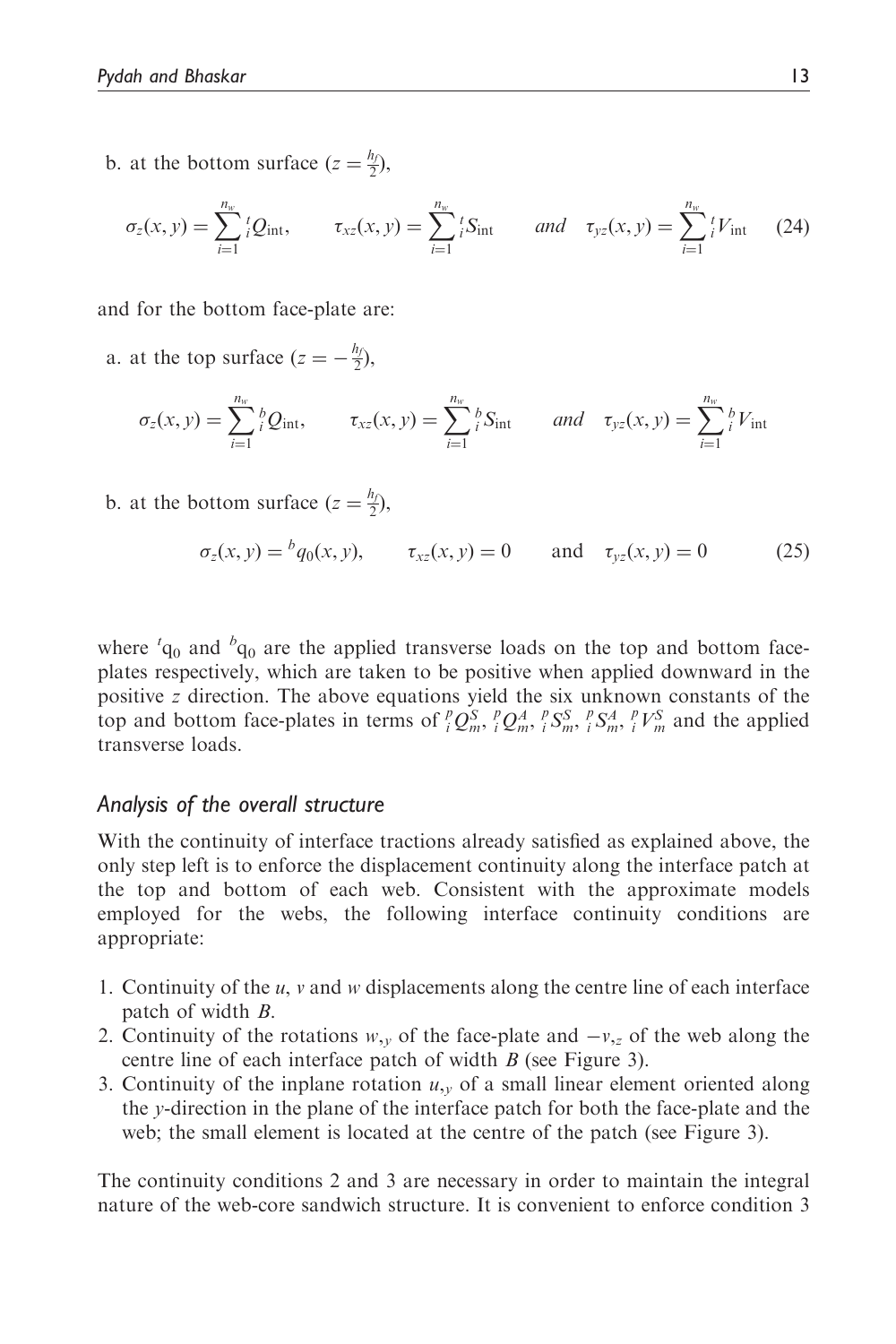

Figure 3. Displacement continuity at the interface.

by ensuring continuity of the shear strain  $\gamma_{xy}$  of the face-plate and the web along the centre line of the interface patch; this is because  $\gamma_{xy} = u_{xy} + v_{yx}$  and continuity of  $v_{xx}$  is already enforced by virtue of condition 1. The limitation of enforcing the continuity conditions only along the centre line of the interface patch is shown later to be quite satisfactory and one that yields good agreement with the results of full 3-D modelling of both the face-plates and the webs.

Imposing the above continuity conditions and comparing the corresponding Fourier terms results in a set of linear equations in  ${}^p_iQ_m^S$ ,  ${}^p_iQ_m^A$ ,  ${}^p_iS_m^S$ ,  ${}^p_jS_m^A$  and  ${}^p_iV_m^S$ .

#### A simpler model based on classical assumptions

In order to study the importance of capturing non-classical effects like transverse shear deformation and thickness stretch in the face-plates, the above rigorous model needs to be compared with one based on the kinematic assumptions of the classical plate theory, namely the hairbrush hypothesis for the face-plates; while doing so, it is important to shift the interface tractions to the mid-plane of the face-plates, as explained below. It should be noted that the webs continue to be analysed as explained earlier, because the transverse shear deformation of the core should always be accounted for in sandwich plate analysis.

Shifting the interface tractions to the mid-plane of the plate results in two additional distributed moments  $_{i}^{p}m_{px}(x, y)$  and  $_{i}^{p}m_{py}(x, y)$  per unit area, acting over the interface area a x B between the  $i^{th}$  web and the face-plate, besides  $\frac{p}{i}Q_{int}(x, y)$ ,  $_{i}^{p}S_{\text{int}}(x, y)$  and  $_{i}^{p}V_{\text{int}}(x, y)$  (see equations (21), (22) and (23)). These are given by

$$
{}_{i}^{p}m_{px}(x, y) = \frac{h_{f}}{2} {}_{i}^{p}S_{\text{int}}(x, y) = \frac{h_{f}}{2} \sum_{m=1}^{\infty} \sum_{n=1}^{\infty} \left( {}_{i}^{p}S_{mn} \cos\left(\frac{m\pi}{a}x\right) \sin\left(\frac{n\pi}{b}y\right) \right)
$$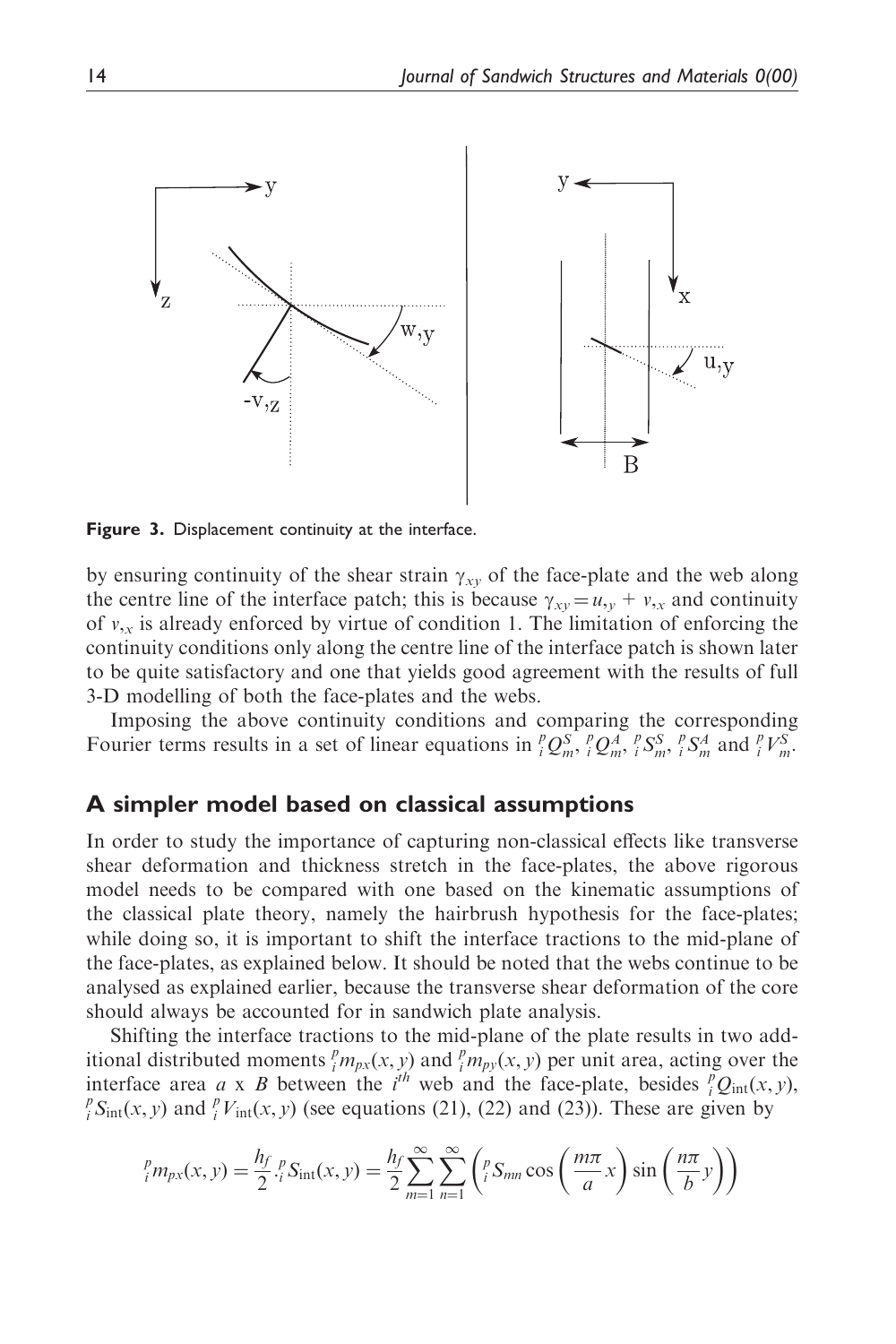$$
{}_{i}^{p}m_{py}(x, y) = \frac{h_f}{2} {}_{i}^{p}V_{int}(x, y) = \frac{h_f}{2} \sum_{m=1}^{\infty} \sum_{n=1}^{\infty} \left( {}_{i}^{p}V_{mn} \sin \left( \frac{m\pi}{a} x \right) \cos \left( \frac{n\pi}{b} y \right) \right)
$$

A displacement field given by

$$
w(x, y, z) = w(x, y)
$$

$$
u(x, y, z) = u_0(x, y) - z.w
$$

$$
v(x, y, z) = v_0(x, y) - z.w
$$

where  $u_0$ ,  $v_0$  and w are mid-plane displacements, is sufficient to capture the effect of the loading system.

The corresponding equations of equilibrium for the top face-plate are

$$
N_{x, x} + N_{xy, y} + \sum_{i=1}^{n_w} i S_{\text{int}} = 0
$$
 (26)

$$
N_{xy},_{x} + N_{y,y} + \sum_{i=1}^{n_w} {}^{t}V_{\text{int}} = 0
$$
\n(27)

$$
M_{x, x} + M_{xy, y} + \sum_{i=1}^{n_w} t_i m_{px} = Q_x \tag{28}
$$

$$
M_{xy, x} + M_{y, y} + \sum_{i=1}^{n_w} t_i m_{py} = Q_y
$$
 (29)

$$
Q_{x,x} + Q_{y,y} + \sum_{i=1}^{n_w} {}^t_i Q_{int} + ^t q_0 = 0
$$
 (30)

wherein  $N_j$ ,  $M_j$  and  $Q_j$  are the usual stress resultants of plate theory and  $q_0$  is the transverse load applied on the top face-plate.

Eliminating  $Q_x$  and  $Q_y$  from (30) using (28) and (29), we have

$$
M_{x,xx} + 2M_{xy,xy} + M_{y,yy} + \sum_{i=1}^{n_w} \left(\frac{1}{2}Q_{int} + \frac{1}{i}m_{px,x} + \frac{1}{i}m_{py,y}\right) + \frac{1}{2}q_0 = 0 \tag{31}
$$

Using the plane stress-reduced constitutive law for the plate as given by

$$
\begin{Bmatrix} \sigma_x \\ \sigma_y \\ \tau_{xy} \end{Bmatrix} = \begin{bmatrix} Q_{11} & Q_{12} & 0 \\ Q_{12} & Q_{22} & 0 \\ 0 & 0 & Q_{66} \end{bmatrix} \begin{Bmatrix} \epsilon_x \\ \epsilon_y \\ \gamma_{xy} \end{Bmatrix}
$$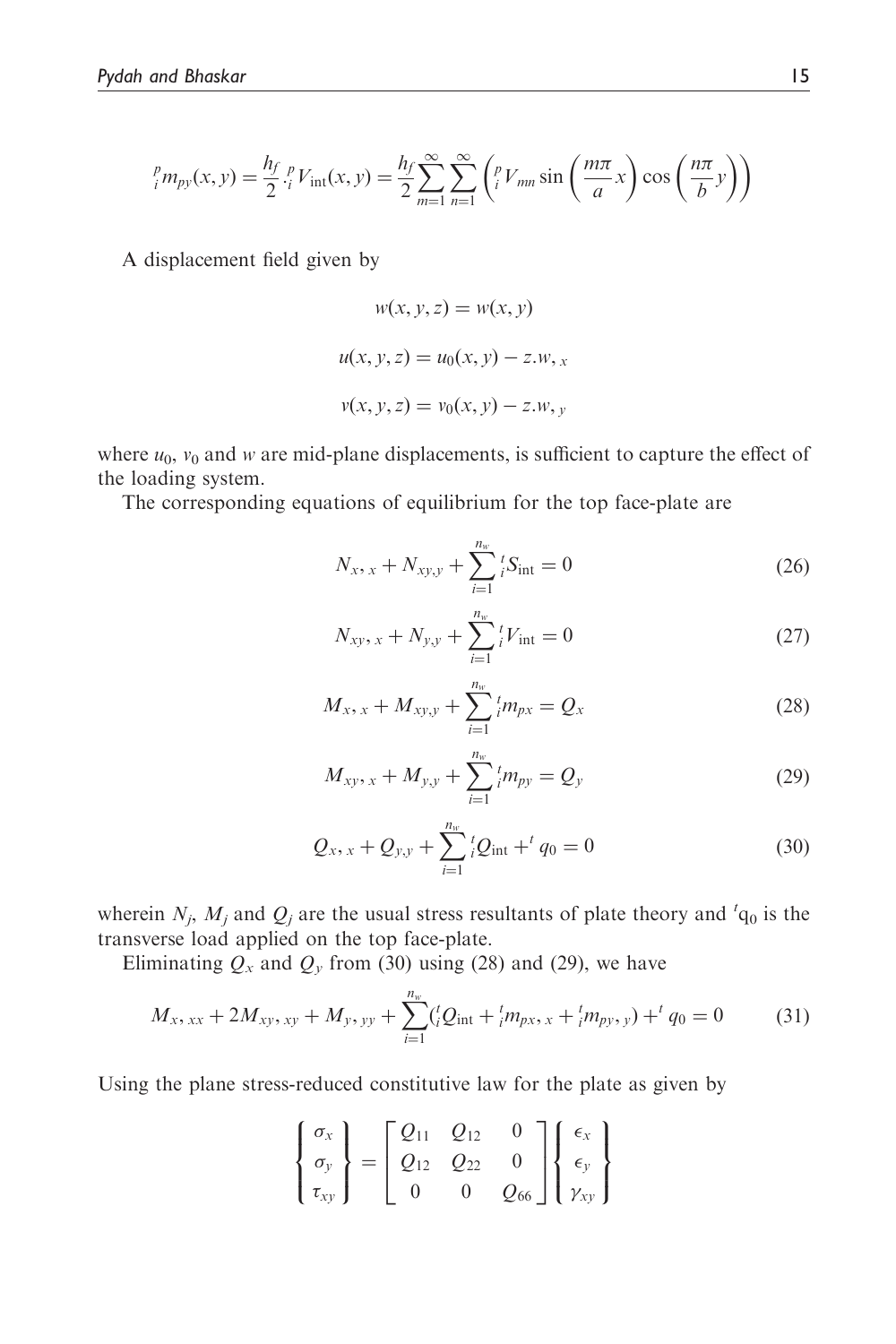and obtaining the generalized force displacement relations by appropriate integration over the thickness of the plate, the governing equations of the top face-plate can be derived as

$$
A_{11}u_0, x_x + A_{12}v_0, x_y + A_{66}(u_0, y_y + v_0, x_y) = -\sum_{i=1}^{n_w} {}^t_i S_{\text{int}}
$$
  

$$
A_{66}(u_0, x_y + v_0, x_x) + A_{12}u_0, x_y + A_{22}v_0, y_y = -\sum_{i=1}^{n_w} {}^t_i V_{\text{int}}
$$

 $D_{11}$ w,  $_{xxxx} + D_{22}$ w,  $_{yyyy} + (2D_{12} + 4D_{66})$ w,  $_{xxyy} = \sum^{n_w}$  $i=1$  $({}^{t}_{i}Q_{\text{int}}+{}^{t}_{i}m_{px}, { }_{x}+{}^{t}_{i}m_{py}, { }_{y})+{}^{t}q_{0}$ 

where  $A_{ij}$  and  $D_{ij}$  are defined as

$$
(A_{ij}, D_{ij}) = \int_{-h/2}^{h/2} Q_{ij}(1, z^2) dz
$$

Similarly, the governing equations of the bottom face-plate are derived as

$$
A_{11}u_{0, xx} + A_{12}v_{0, xy} + A_{66}(u_{0, yy} + v_{0, xy}) = \sum_{i=1}^{n_w} {^{b}_{i}}S_{int}
$$
  

$$
A_{66}(u_{0, xy} + v_{0, xx}) + A_{12}u_{0, xy} + A_{22}v_{0, yy} = \sum_{i=1}^{n_w} {^{b}_{i}}V_{int}
$$

 $D_{11}w_{,xxxx} + D_{22}w_{,yyyy} + (2D_{12} + 4D_{66})w_{,xxyy} = \sum_{k=1}^{n_w}$  $i=1$  $\left(-{}_{i}^{b}Q_{\text{int}}+{}_{i}^{b}m_{px},_{x}+{}_{i}^{b}m_{py},_{y}\right)+{}^{b}q_{0}$ 

where  ${}^bq_0$  is the transverse load applied on the bottom face-plate. In the above equations,  $A_{ij}$  and  $D_{ij}$  correspond to the stiffness coefficients  $Q_{ij}$  of the bottom faceplate.

A solution of the form

$$
w(x, y) = \sum_{m=1}^{\infty} \sum_{n=1}^{\infty} W_{mn} \sin\left(\frac{m\pi}{a}x\right) \sin\left(\frac{n\pi}{b}y\right)
$$

$$
u_0(x, y) = \sum_{m=1}^{\infty} \sum_{n=1}^{\infty} U_{mn} \cos\left(\frac{m\pi}{a}x\right) \sin\left(\frac{n\pi}{b}y\right)
$$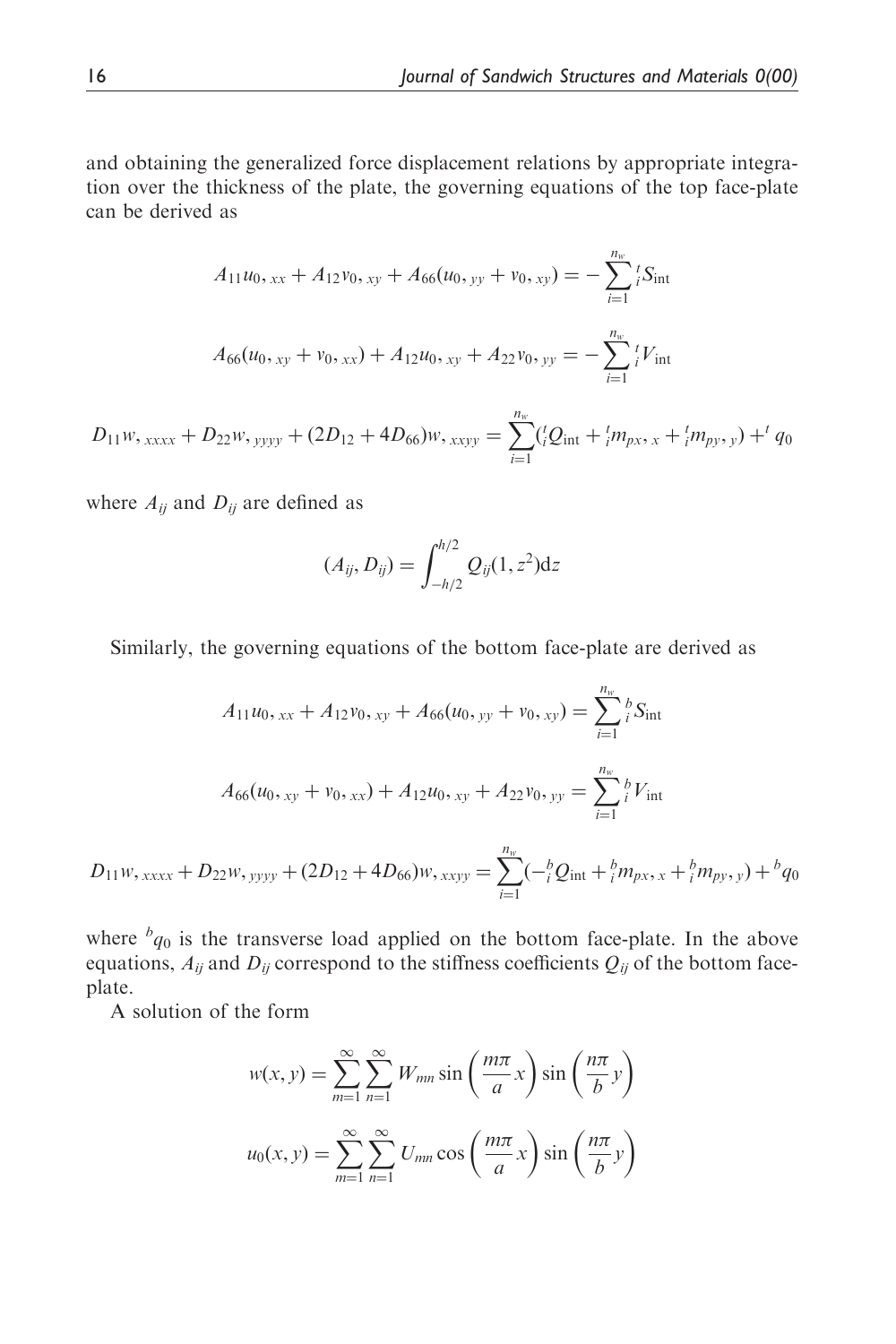$$
v_0(x, y) = \sum_{m=1}^{\infty} \sum_{n=1}^{\infty} V_{mn} \sin\left(\frac{m\pi}{a}x\right) \cos\left(\frac{n\pi}{b}y\right)
$$

ensures that the shear-diaphragm type simple support conditions for both the faceplates:

> at  $x = 0$ , a;  $w = 0$ ,  $M_x = 0$ ,  $N_x = 0$ ,  $v = 0$ at  $y = 0$ , b;  $w = 0$ ,  $M_v = 0$ ,  $N_v = 0$ ,  $u = 0$

are satisfied a priori.

Substitution of the displacements in the governing equations yields  $U_{mn}$ ,  $V_{mn}$ and  $W_{mn}$  in terms of  ${}^p_1Q_m^S$ ,  ${}^p_1Q_m^A$ ,  ${}^p_iS_m^S$ ,  ${}^p_iS_m^A$ ,  ${}^p_iV_m^S$  and the applied transverse loads for each face-plate.

Subsequent steps involving enforcement of displacement continuity along the web-face-plate interfaces to determine the unknown traction coefficients are similar to the ones explained earlier in section 2.4.

## Results and discussion

Before proceeding with numerical studies, the acceptability of the assumptions made in the above analytical formulation (denoted by 3D-PS, 3D elasticity for the face-plates and plane stress for the webs) is verified by comparison with a full three-dimensional finite element study (denoted by 3D-3D). The face-plates and the webs are discretized using 20-noded Solid 186 elements in ANSYS. A mesh involving four elements across the web depth, two elements across the web breadth and two elements across the face-plate thickness is found to yield convergent results. The problems considered are simply supported square web-core sandwich plates with five equally spaced webs, subjected to a uniform downward load distributed equally on the top and bottom face-plates. Two materials are considered – one isotropic with  $v = 0.3$ , and the other a unidirectional fibre composite with the fibres and webs running along the  $x$  direction and with properties given by  $E_L/E_T = 25$ ,  $G_{LT}/E_T = 0.5$ ,  $G_{TT}/E_T = 0.2$  and  $v_{LT} = v_{TT} = 0.25$ , typical of graphiteepoxy.

The central deflections and critical inplane stresses ( $\sigma_x$  and  $\sigma_y$ ) of the top faceplate are shown in Tables 1 and 2. Figure 4 shows the variation of the non-dimensionalized deflections and inplane stresses along the span of the top face-plate. For all cases, the breadth B of the webs are taken to be equal to the thickness  $h_f$  of the face-plate. The number of terms taken  $(m_{max}, n_{max})$  in the Fourier series used in the present formulation is of the order of (40, 400) to obtain good convergence of the final results.

As can be seen from Tables 1 and 2, the deflections and stresses are predicted quite accurately even for deep webs  $(a/H = 15)$ . The 3D-PS model is also able to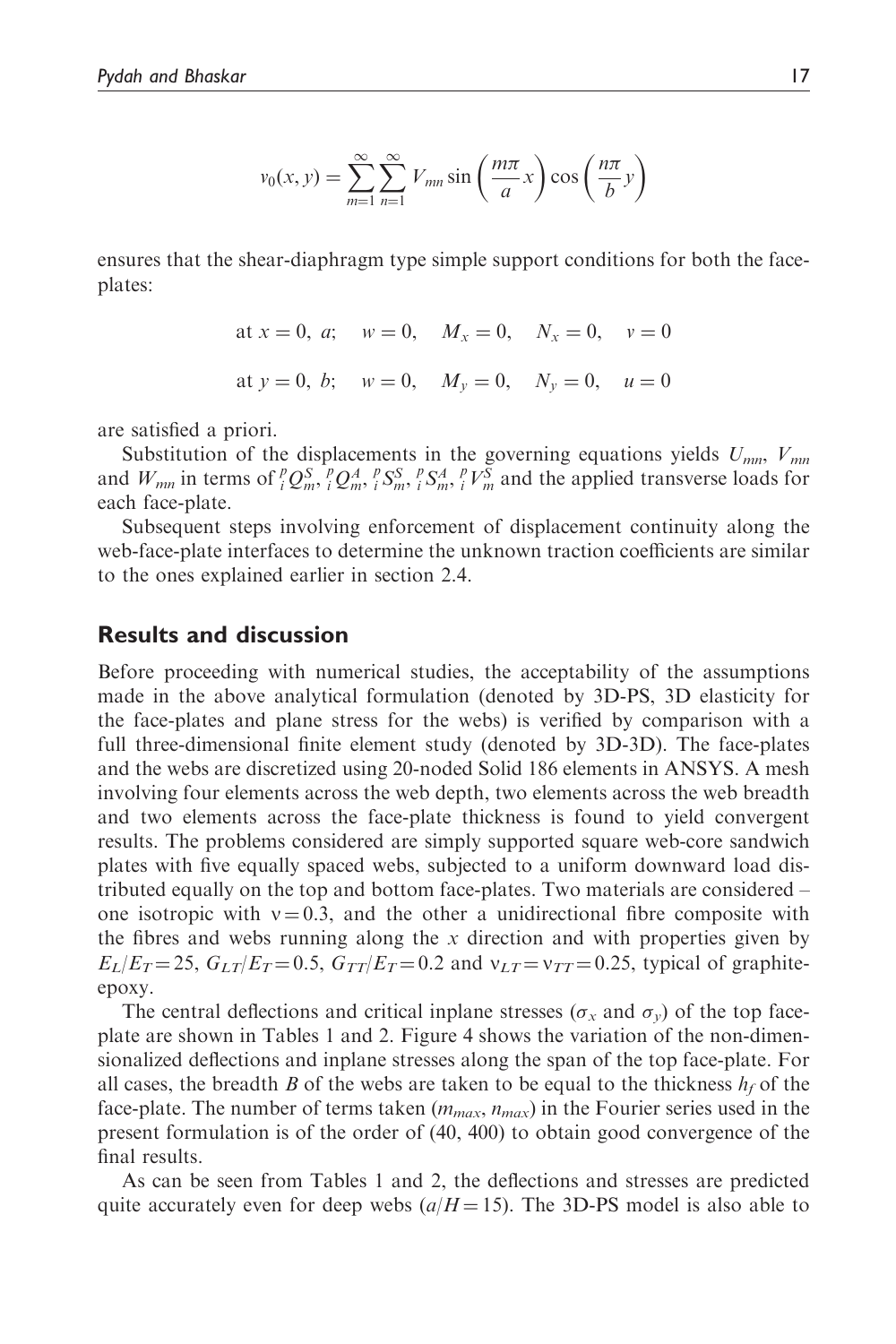|  | $\frac{W_{centre}E}{q_0} \frac{h_f^3}{a^4} \times 10^5$ |                                                  |                                                                                                   | $\frac{10\sigma_x(a/2, a/2, -h_f/2)}{q_0(\frac{a}{hc})^2}$ |  |                                                | $\frac{10\sigma_y(a/2, a/6, -h_f/2)}{q_0(\frac{a}{h_f})^2}$ |  |  |
|--|---------------------------------------------------------|--------------------------------------------------|---------------------------------------------------------------------------------------------------|------------------------------------------------------------|--|------------------------------------------------|-------------------------------------------------------------|--|--|
|  |                                                         |                                                  | $a/h_f$ H/h <sub>f</sub> 3D-PS 3D-3D % Error <sup>a</sup> 3D-PS 3D-3D % Error 3D-PS 3D-3D % Error |                                                            |  |                                                |                                                             |  |  |
|  |                                                         |                                                  | 60 4 88.47 90.34 $-2.1$ $-0.221$ $-0.226$ $-2.2$ $-0.320$ $-0.305$ 4.9                            |                                                            |  |                                                |                                                             |  |  |
|  |                                                         | $120 \quad 4 \quad 82.39 \quad 83.26 \quad -1.0$ |                                                                                                   |                                                            |  | $-0.219$ $-0.222$ $-1.4$ $-0.301$ $-0.291$ 3.4 |                                                             |  |  |

Table 1. Isotropic web-core sandwich plate with five webs.

<sup>a</sup> Error of 3D-PS with respect to 3D-3D.

Table 2. Orthotropic web-core sandwich plate with five webs.

| $\frac{W_{centre}E_T}{q_0}\frac{h_f^3}{q^4}\times 10^5$ |  |  |                                                 |                                                                                      | $10\sigma_x(a/2, a/2, -h_f/2)$<br>$q_0(\frac{a}{hc})^2$ |                     |  | $10\sigma_y(a/2, a/10, -h_f/2)$<br>$q_0(\frac{a}{hc})^2$ |                         |  |
|---------------------------------------------------------|--|--|-------------------------------------------------|--------------------------------------------------------------------------------------|---------------------------------------------------------|---------------------|--|----------------------------------------------------------|-------------------------|--|
|                                                         |  |  |                                                 | $a/h_f$ H/h <sub>f</sub> 3D-PS 3D-3D % Error 3D-PS 3D-3D % Error 3D-PS 3D-3D % Error |                                                         |                     |  |                                                          |                         |  |
|                                                         |  |  | 60 4 18.73 18.28 2.4                            |                                                                                      |                                                         | $-0.543 -0.540 0.6$ |  |                                                          | $-0.093 -0.090$ 3.3     |  |
|                                                         |  |  | $120 \quad 4 \quad 13.25 \quad 13.01 \quad 1.8$ |                                                                                      |                                                         | $-0.530 -0.529 0.1$ |  |                                                          | $-0.081 - 0.080 \sim 0$ |  |



Figure 4. Displacement and stress fields for an orthotropic web-core sandwich plate with  $a/h_f = 60$ ,  $H/h_f = 4$ ,  $B/h_f = 1$  and  $n_w = 5$ .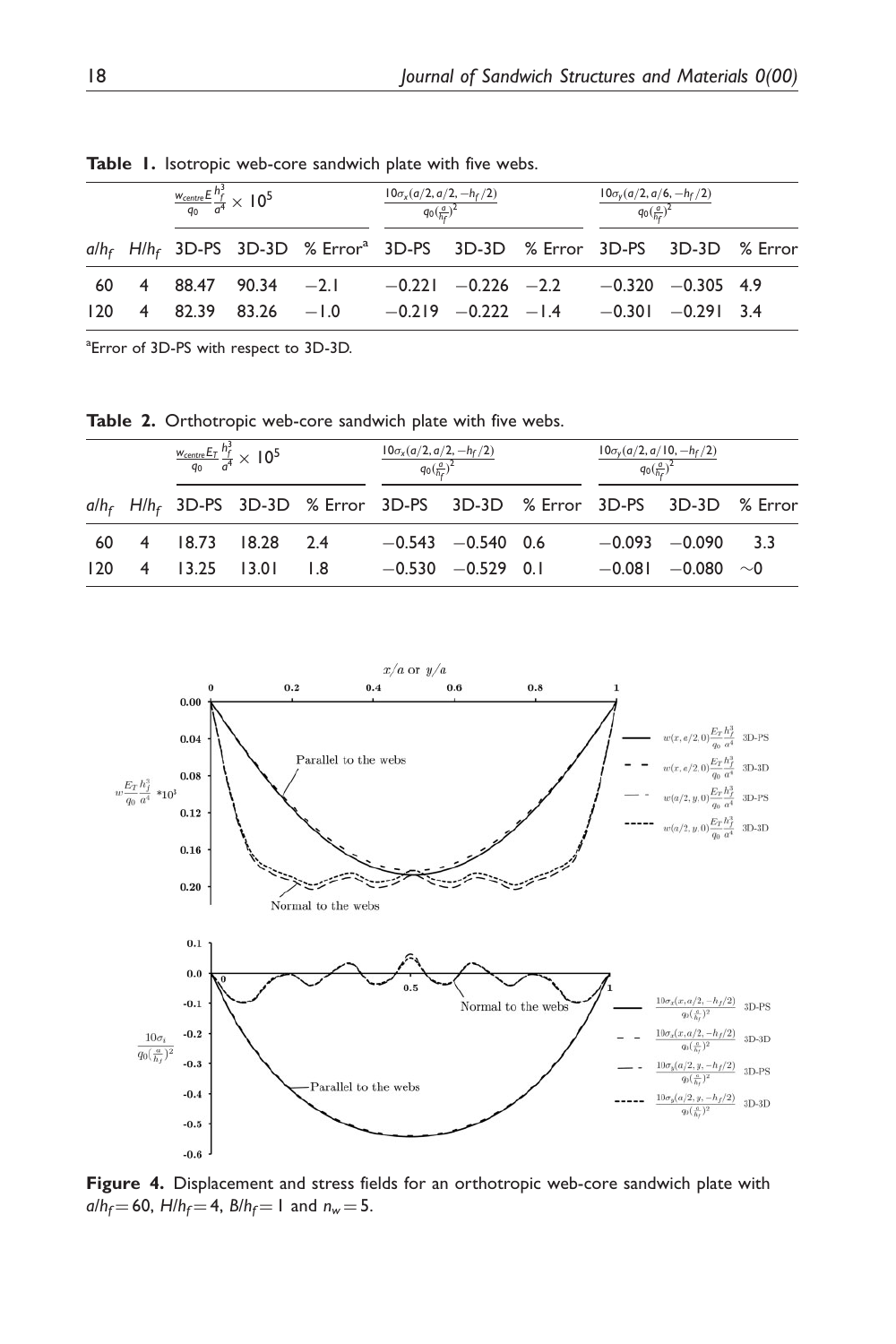precisely capture the secondary bending of the face-plates between the webs, which manifests as sudden changes in curvatures of the deflection field perpendicular to the directions of the webs and waviness in the  $\sigma_v$  stress field (Figure 4). This indicates that the plane stress idealization employed for the webs in the transverse  $x-z$ plane and the simple one-dimensional lateral bending and torsion models are quite adequate to model the kinematics of the webs and that enforcement of the associated interface continuity conditions only along the centre line of each interface patch is sufficient. Further, the assumed constant and linear components of the interface tractions (see Figure 2) are also proved to be adequate.

Static flexure results derived from the present formulation are now generated for simply supported isotropic and orthotropic square web-core plates of various thicknesses. These are compared to results based on the classical approach denoted by CPT-PS (i.e. Classical Plate Theory for the face-plates and plane stress for the webs). The central deflections and critical inplane stresses ( $\sigma_x$  and  $\sigma_y$ ) at the top face-plate are tabulated while non-dimensionalized deflections and inplane stress fields are plotted along the span of the top face-plate. The following cases are considered:

- 1. Bare isotropic and orthotropic square plates (Table 3).
- 2. Isotropic web-core sandwich plates with five (Table 4 and Figure 5) and seven (Table 5 and Figure 6) equally spaced webs.
- 3. Orthotropic web-core sandwich plates with five (Table 6 and Figure 7) and seven (Table 7 and Figure 8) equally spaced webs oriented parallel to the fibers.

The material properties are taken as for Tables 1 and 2. Further, the breadth B of each web is taken to be equal to the thickness  $h_f$  of the face-plates.

From these results, the following observations may be noted:

1. For all cases, the CPT-PS results of deflections are under-predictions as expected.

|     | Isotropic Plate                                       |       |               | Orthotropic Plate |                                                       |                      |  |  |
|-----|-------------------------------------------------------|-------|---------------|-------------------|-------------------------------------------------------|----------------------|--|--|
| a/h | $\frac{W_{centre}E}{q_0} \frac{h^3}{a^4} \times 10^3$ |       |               |                   | $\frac{W_{centre}E_T}{q_0}\frac{h^3}{a^4}\times 10^4$ |                      |  |  |
|     | <b>CPT</b>                                            | 3D    | $%$ Error $a$ | <b>CPT</b>        | 3D                                                    | % Error <sup>a</sup> |  |  |
| 60  | 44.36                                                 | 44.42 | $-0.1$        | 64.97             | 65.82                                                 | $-1.3$               |  |  |
| 80  | 44.36                                                 | 44.39 | $-0.1$        | 64.97             | 65.45                                                 | $-0.7$               |  |  |
| 120 | 44.36                                                 | 44.38 | 0.0           | 64.97             | 65.18                                                 | $-0.3$               |  |  |

| Table 3. Bare plate. |  |  |  |
|----------------------|--|--|--|
|----------------------|--|--|--|

<sup>a</sup> Error of CPT with respect to 3D elasticity.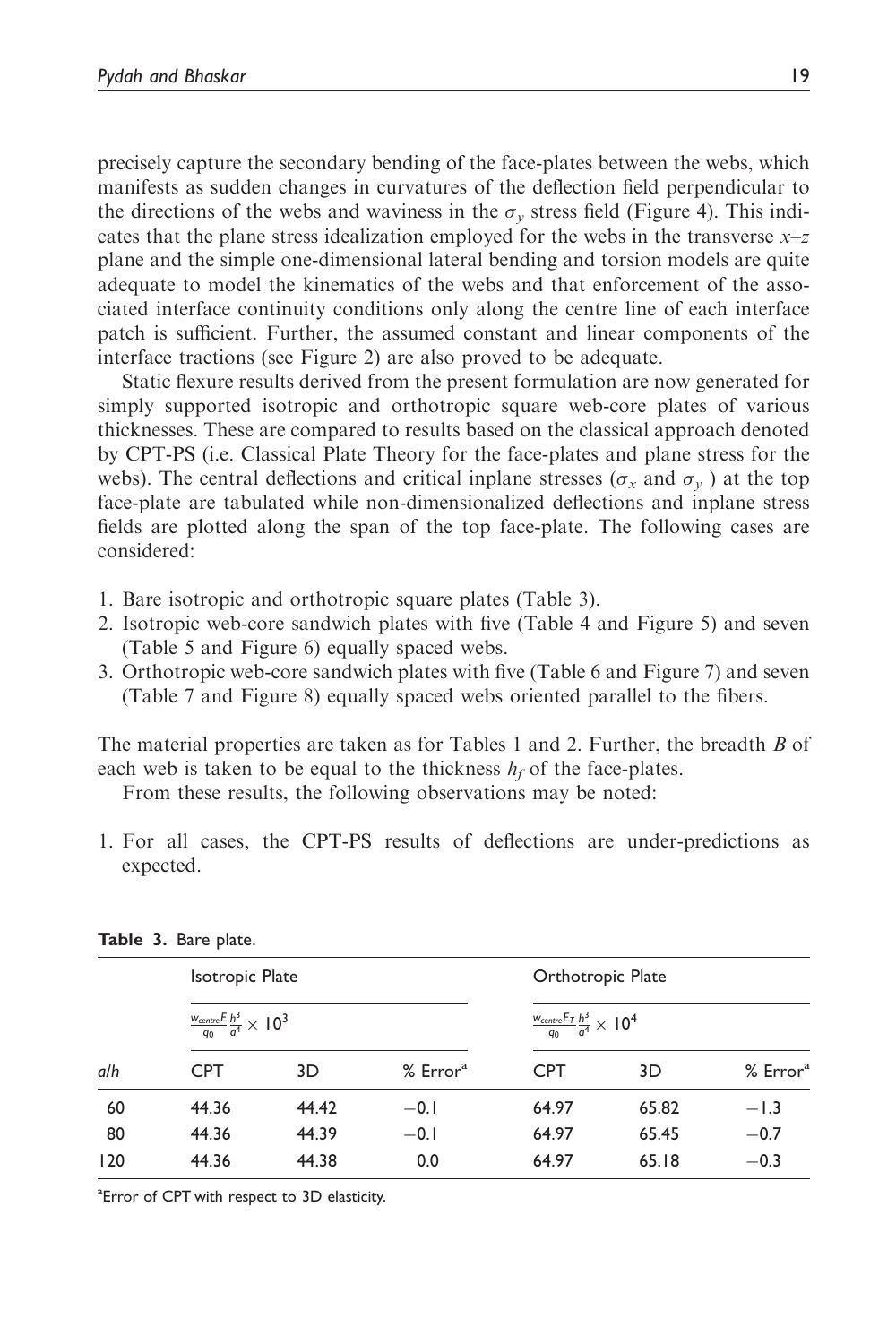|     |                | $\frac{W_{centre}E}{q_0} \frac{h_f^3}{q^4} \times 10^5$ |               |                                                                                                               | $\frac{10\sigma_x(a/2, a/2, -h_f/2)}{q_0(\frac{a}{hc})^2}$ |                          |                                            | $\frac{10\sigma_y(a/2, a/6, -h_f/2)}{q_0(\frac{a}{h_f})^2}$ |                 |     |
|-----|----------------|---------------------------------------------------------|---------------|---------------------------------------------------------------------------------------------------------------|------------------------------------------------------------|--------------------------|--------------------------------------------|-------------------------------------------------------------|-----------------|-----|
|     |                |                                                         |               | a/h <sub>f</sub> H/h <sub>f</sub> CPT-PS 3D-PS % Error <sup>a</sup> CPT-PS 3D-PS % Error CPT-PS 3D-PS % Error |                                                            |                          |                                            |                                                             |                 |     |
|     |                | 60 4 80.76                                              | $88.47 - 8.7$ |                                                                                                               |                                                            | $-0.208$ $-0.221$ $-5.8$ |                                            |                                                             | $-0.350 -0.320$ | 9.3 |
| -80 |                | 2 157.7                                                 | $166.1 - 5.0$ |                                                                                                               |                                                            | $-0.315 -0.325 -3.0$     |                                            | $-0.612 - 0.602$                                            |                 | 1.6 |
| 120 | $\overline{4}$ | 78.18                                                   | $82.39 - 5.1$ |                                                                                                               |                                                            |                          | $-0.212$ $-0.219$ $-3.2$ $-0.324$ $-0.301$ |                                                             |                 | 7.6 |

Table 4. Isotropic web-core sandwich plate with five webs.

a Error of CPT-PS with respect to 3D-PS.



Figure 5. Displacement and stress fields for an isotropic web-core sandwich plate with  $a/h_f = 60$ ,  $H/h_f = 4$ ,  $B/h_f = 1$  and  $n_w = 5$ .

| $\frac{W_{centre}E}{q_0} \frac{h_f^3}{q^4} \times 10^5$ |  |  |                                                                                                  | $10\sigma_x(a/2, a/2, -h_f/2)$<br>$q_0(\frac{a}{h_c})^2$ |  |  | $10\sigma_y(a/2, a/10, -h_f/2)$<br>$q_0(\frac{a}{hc})^2$ |                       |  |
|---------------------------------------------------------|--|--|--------------------------------------------------------------------------------------------------|----------------------------------------------------------|--|--|----------------------------------------------------------|-----------------------|--|
|                                                         |  |  | alh <sub>f</sub> Hlh <sub>f</sub> CPT-PS 3D-PS % Error CPT-PS 3D-PS % Error CPT-PS 3D-PS % Error |                                                          |  |  |                                                          |                       |  |
|                                                         |  |  | 60  4  62.71  71.55 $-12.4$ $-0.175$ $-0.193$ $-9.3$ $-0.403$ $-0.356$ 13.1                      |                                                          |  |  |                                                          |                       |  |
|                                                         |  |  | 80 2 $124.8$ $132.3$ $-5.7$ $-0.268$ $-0.277$ $-3.2$                                             |                                                          |  |  |                                                          | $-0.578$ $-0.565$ 2.3 |  |
|                                                         |  |  | $120$ 4 61.79 66.74 $-7.4$ $-0.180$ $-0.191$ $-5.7$ $-0.381$ $-0.353$ 7.9                        |                                                          |  |  |                                                          |                       |  |

Table 5. Isotropic web-core sandwich plate with seven webs.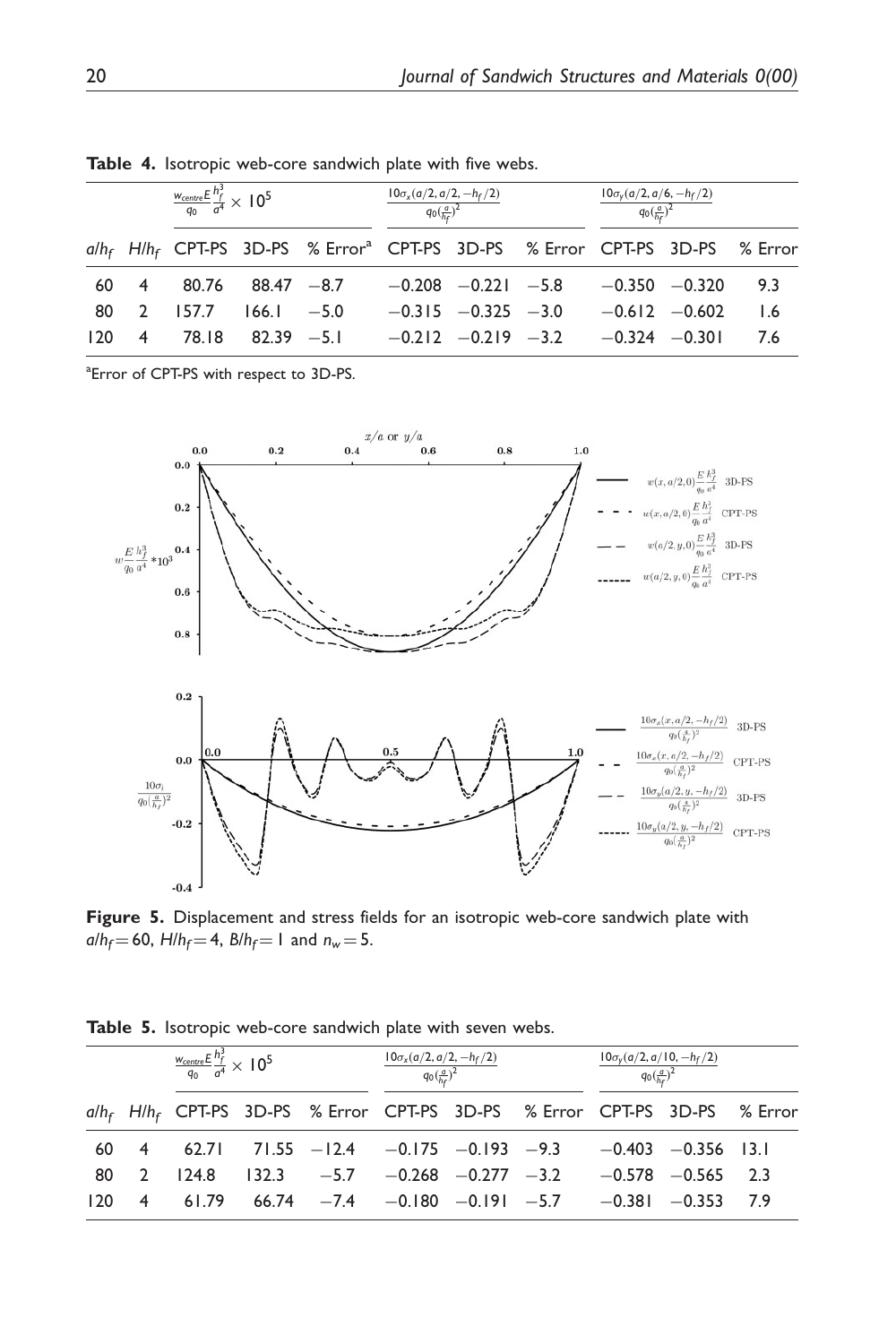

Figure 6. Displacement and stress fields for an isotropic web-core sandwich plate with  $a/h_f = 60$ ,  $H/h_f = 4$ ,  $B/h_f = 1$  and  $n_w = 7$ .

|     | $\frac{W_{centre}E_T}{g_0} \frac{h_f^3}{a^4} \times 10^5$ |               |  | $10\sigma_x(a/2, a/2, -h_f/2)$<br>$q_0(\frac{a}{h_c})^2$ |  |                                                                                                                        | $10\sigma_y(a/2, a/10, -h_f/2)$<br>$q_0(\frac{a}{hc})^2$ |  |  |
|-----|-----------------------------------------------------------|---------------|--|----------------------------------------------------------|--|------------------------------------------------------------------------------------------------------------------------|----------------------------------------------------------|--|--|
|     |                                                           |               |  |                                                          |  | a/h <sub>f</sub> H/h <sub>f</sub> CPT-PS 3D-PS % Error CPT-PS 3D-PS % Error CPT-PS 3D-PS % Error                       |                                                          |  |  |
|     |                                                           |               |  |                                                          |  | 60 4 $17.31$ 18.73 $-7.6$ $-0.565$ $-0.543$ 4.1 $-0.095$ $-0.093$ 2.1                                                  |                                                          |  |  |
| -80 | 2 29.17                                                   | $32.01 - 8.9$ |  |                                                          |  | $-0.972$ $-0.957$ 1.5 $-0.123$ $-0.124$ $-1.0$                                                                         |                                                          |  |  |
| 120 | 4 12.53                                                   |               |  |                                                          |  | $\vert 3.25 \quad -5.4 \quad -0.54 \vert \quad -0.530 \quad \vert 2.0 \quad -0.08 \vert \quad -0.08 \vert \quad 0.530$ |                                                          |  |  |

Table 6. Orthotropic web-core sandwich plate with five webs.

2. The central deflection error of CPT-PS with respect to 3D-PS (fifth column in Tables 4 to 7) is a combination of the effects of non-classical phenomena, namely transverse shear deformation and thickness stretch. It has been shown (see, for example, [20]) that the effect of shear deformation is always more significant than thickness stretch, so this error will be referred to hereafter as the shear deformation effect. This error is clearly significant (around 7%) even in web-core sandwich plates with thin face-plates  $(a/h_f = 120)$  and seems equally pronounced in isotropic as well as orthotropic web-core plates. This has to be contrasted with the results of the bare plate with the same  $a/h$  in Table 3 where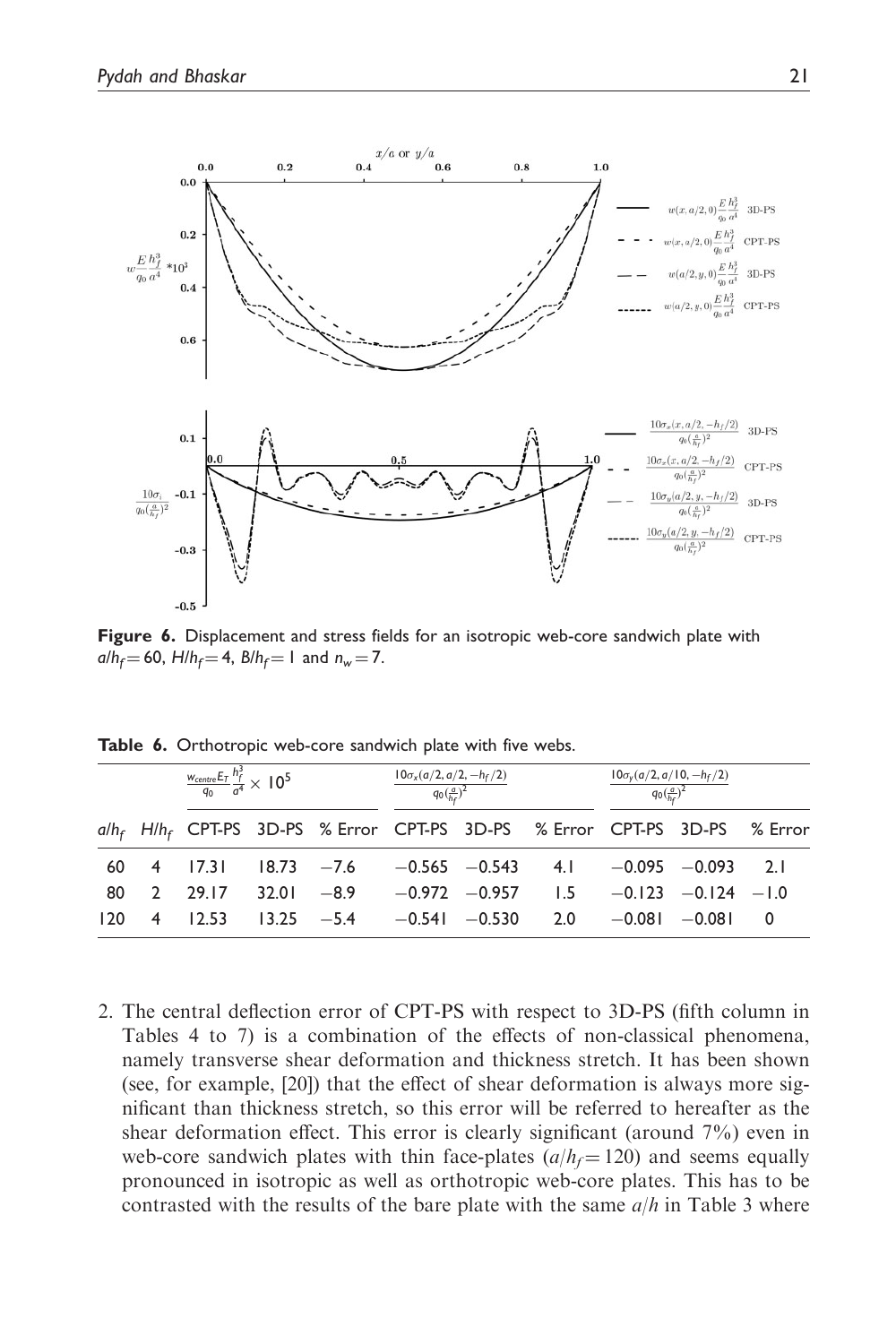

Figure 7. Displacement and stress fields for an orthotropic web-core sandwich plate with  $a/h_f = 60$ ,  $H/h_f = 4$ ,  $B/h_f = 1$  and  $n_w = 5$ .

|     | $\frac{W_{centre}E_T}{q_0} \frac{h_f^3}{a^4} \times 10^5$ |               |  | $10\sigma_x(a/2, a/2, -h_f/2)$<br>$q_0(\frac{a}{hc})^2$ |  |                                                                                                  | $\frac{10\sigma_y(a/2, a/10, -h_f/2)}{q_0(\frac{a}{h_c})^2}$ |  |                  |
|-----|-----------------------------------------------------------|---------------|--|---------------------------------------------------------|--|--------------------------------------------------------------------------------------------------|--------------------------------------------------------------|--|------------------|
|     |                                                           |               |  |                                                         |  | a/h <sub>f</sub> H/h <sub>f</sub> CPT-PS 3D-PS % Error CPT-PS 3D-PS % Error CPT-PS 3D-PS % Error |                                                              |  |                  |
|     |                                                           |               |  |                                                         |  | 60 4 13.49 14.61 $-7.6$ $-0.457$ $-0.442$ 3.4 $-0.085$ $-0.074$ 14.9                             |                                                              |  |                  |
| -80 | 2 23.51                                                   | $25.69 - 8.5$ |  |                                                         |  | $-0.801$ $-0.789$ 1.5 $-0.123$ $-0.121$                                                          |                                                              |  | $\overline{1.8}$ |
| 120 | 4 9.87                                                    |               |  |                                                         |  | $10.43$ $-5.3$ $-0.440$ $-0.433$ $1.6$ $-0.062$ $-0.058$                                         |                                                              |  | 7.0              |

Table 7. Orthotropic web-core sandwich plate with seven webs.

the errors are less than 0.3%. Thus, while the plate can be modelled as ''thin'' when used alone, such an idealization leads to significant errors when the same plate is part of the sandwich construction. This is an important observation that should be kept in mind while developing discrete models for sandwich plates.

3. The deflection plots perpendicular to the direction of the webs in Figures 5 to 8 reveal the prominent secondary bending effects of the face-plates between the webs. This is characterized by abrupt changes in the curvature of the deformations between the webs, with the waviness increasing as the number of webs increases. This effect is more severe in the case of orthotropic web-core sandwich plates because of the low bending stiffness of the plate in the direction perpendicular to the webs. For such cases, it is further observed that the point of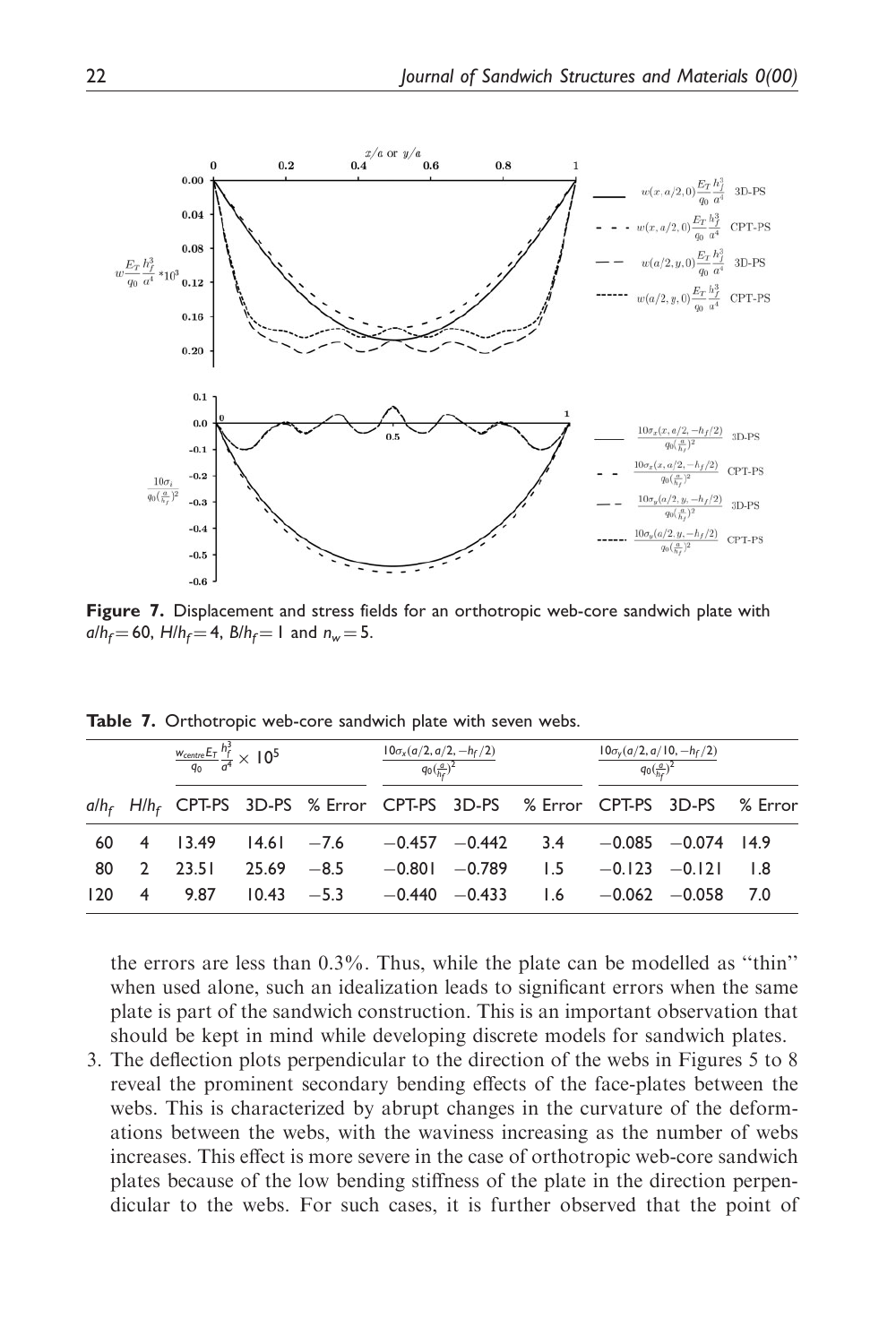

Figure 8. Displacement and stress fields for an orthotropic web-core sandwich plate with  $a/h_f = 60$ ,  $H/h_f = 4$ ,  $B/h_f = 1$  and  $n_w = 7$ .

maximum deflection shifts away from the centre of the plate to a point between the webs. While the CPT-PS model is able to capture the qualitative aspects of the secondary bending of the face-plates, it is evident that accounting for the shear deformation of the face-plates is important to get accurate estimates of deflections at specific points.

- 4. Critical values of the bending stresses ( $\sigma_x$  and  $\sigma_y$ ) as calculated by both models are shown in Tables 4 to 7. For any particular configuration of webs, the errors of the CPT-PS model for the stresses are comparable to those for the deflections. These stress errors are significant even for fairly thin face-plates  $(a/h_f = 80)$ , indicating the importance of using thick face-plate kinematics for accurate stress analysis.
- 5. The stress fields plotted in Figures 5 to 8 depict the effect of secondary bending of the face-plates on the bending stress  $\sigma_{v}$ . The sudden changes in curvature of the deformations of the face-plates between the webs cause this stress to oscillate between being tensile and compressive, with the point of maximum  $\sigma_v$  occurring between the webs away from the centre of the plate. For orthotropic web-core plates, this stress is not expected to be very important (because of the low bending stiffness of the face-plate in this direction), but for isotropic web-core plates, this stress is clearly significant and even dominates over  $\sigma_x$ . Again, while the CPT-PS model is able to exhibit the general trends of the stress field well, it is unable to accurately capture the peak values.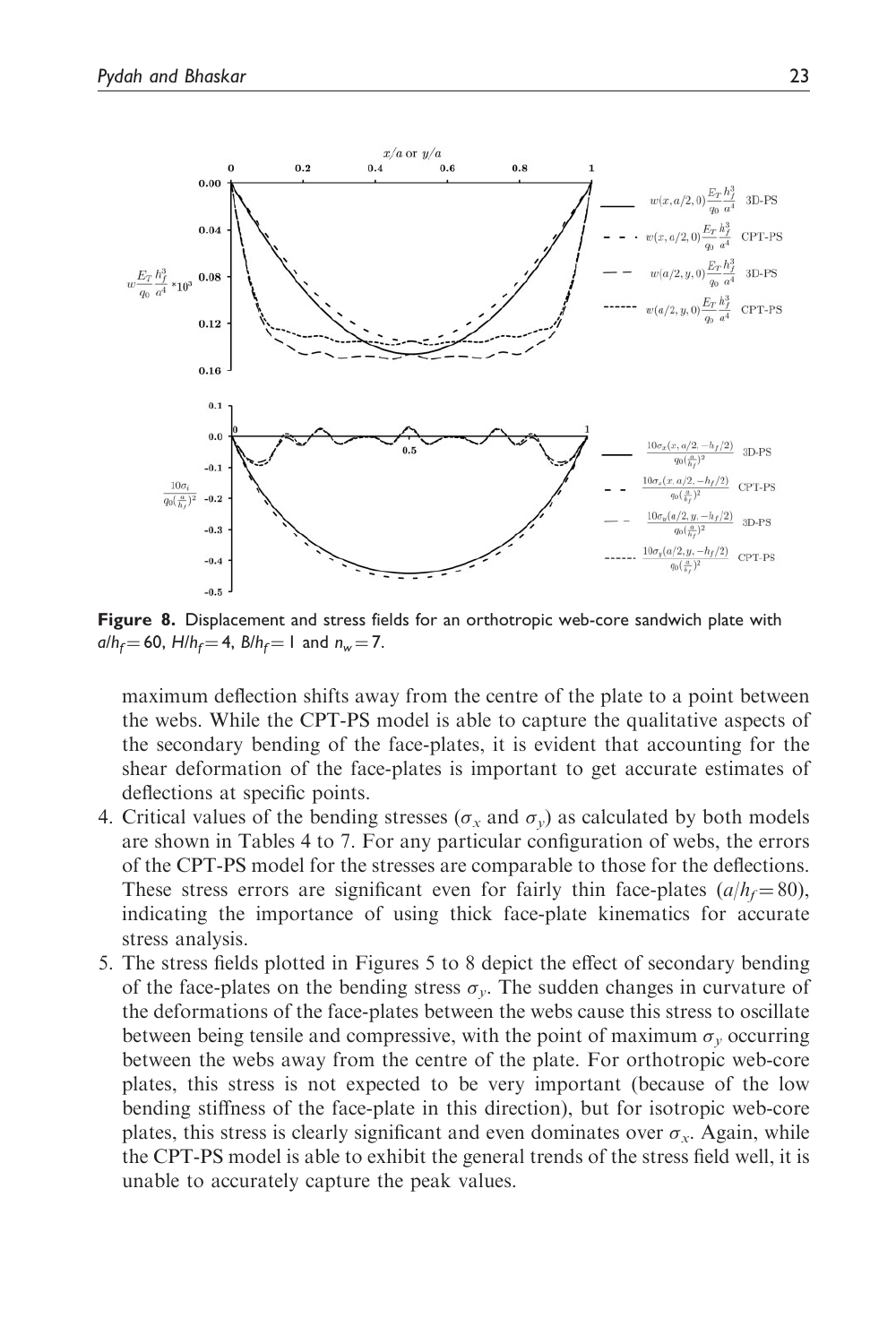Finally, a physical case study is presented to illustrate the difference in the flexural behaviour of a web-core sandwich plate and a homogeneous bare plate; this clearly shows the importance of employing discrete models for the accurate analysis of web-core sandwich plates.

A simply-supported bare aluminium plate ( $E = 70$  GPa and  $v = 0.3$ ) of dimensions  $1000 \text{ mm} \times 1000 \text{ mm} \times 50 \text{ mm}$  is subjected to a uniformly distributed load  $q_0 = 100$  kPa on the top surface. The displacements and stress fields are computed using the 3D equations of elasticity. The same load is also applied on the top facesheet of a web-core sandwich plate of the same total thickness (50 mm) as that of the bare plate. The face-sheets have dimensions of  $1000 \text{ mm} \times 1000 \text{ mm} \times 8.4 \text{ mm}$ while the webs have cross-section dimensions  $B = 8.4$  mm and  $H = 33.3$  mm. Three separate cases are considered with three, five and seven equally spaced webs.



Figure 9. Comparison of displacement fields.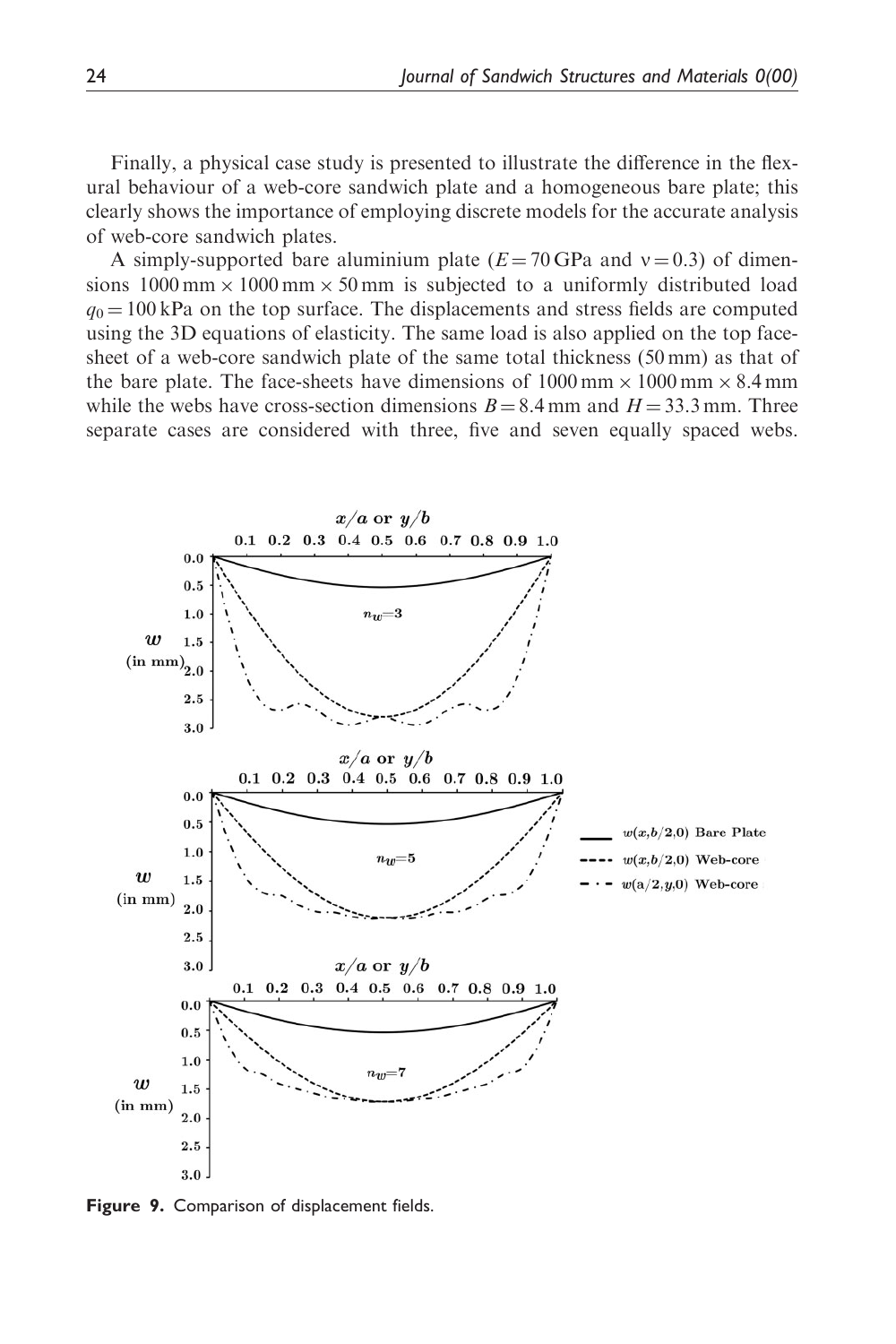The web-core sandwich plate is made of the same material as the bare plate. Displacement and stress fields as determined by the 3D-PS model are plotted along the midlines of the top-face plates and are compared with those of the bare plate in Figures 9 and 10.

From these plots, it is observed that:

- 1. Since the total thickness of the homogeneous plate and web-core sandwich plate are the same, the latter represents the case of material being removed from a bare plate. Hence the displacement and bending stresses in the sandwich plate are greater than those of the bare plate and are significantly influenced by secondary bending effects, as explained below.
- 2. Due to the local secondary bending of the face-plates between the webs, the deformation and stress fields of web-core sandwich plates are characteristically



Figure 10. Comparison of stress fields.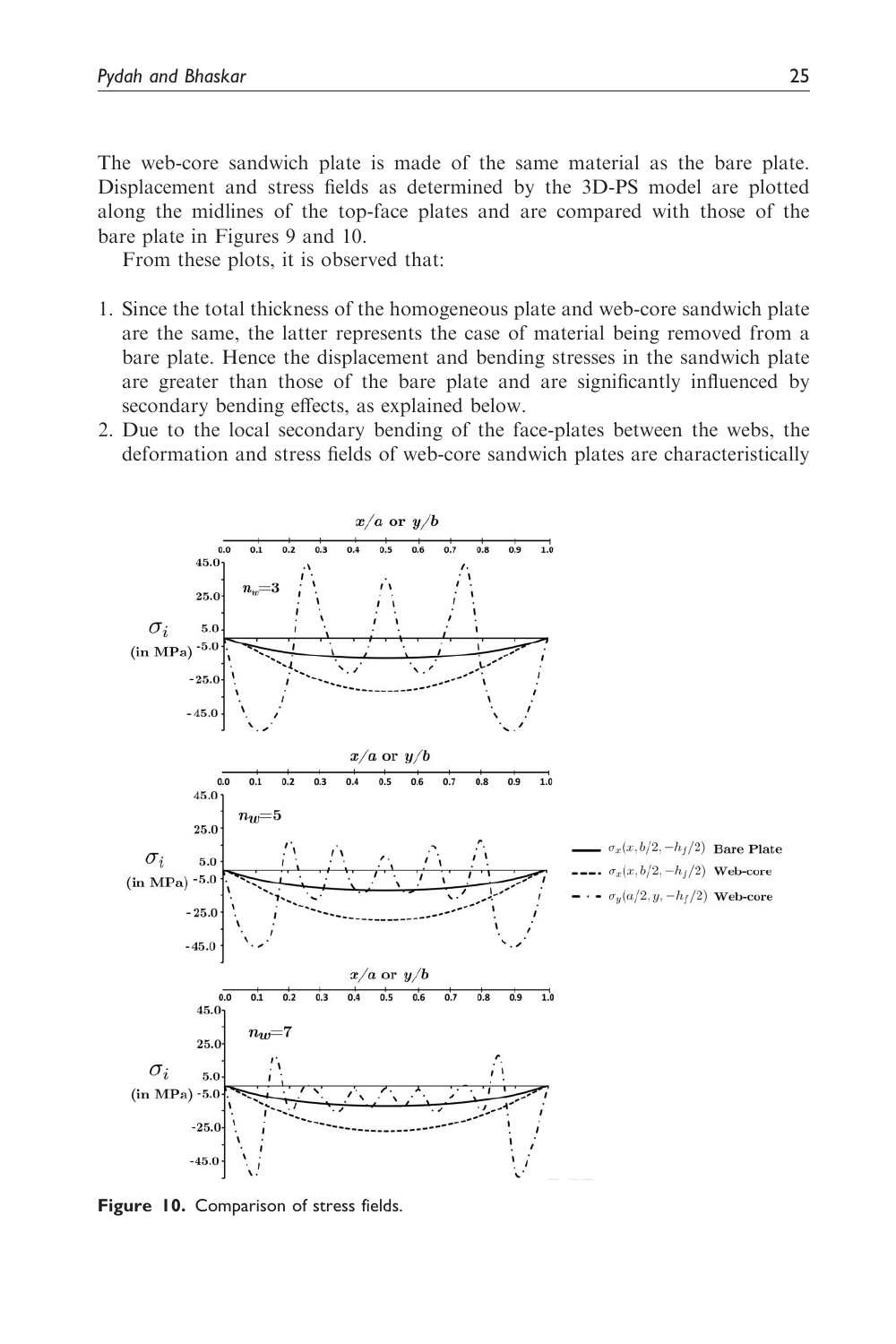different from those of a homogeneous bare plate. Sudden changes of curvatures of the transverse deflections perpendicular to the direction of the webs causes the  $\sigma_{v}$  bending stress to oscillate between being tensile and compressive in web-core sandwich plates. Further, the point of maximum  $\sigma_{v}$  shifts away from the centre of the plate to a point between the support and the first web, and is much larger in magnitude than the critical value of  $\sigma_y$ . On the other hand, the deflection and stress fields of the homogenous plate in both the perpendicular directions show no sudden variations, with the points of maximum deflection and stresses lying in the centre of the plate as expected. This clearly indicates the importance of using discrete models to capture the localized secondary bending effects in webcore sandwich plates for accurate displacement and stress analysis.

3. As the number of webs increase, the maximum deflections in the sandwich plate reduce and the effects of secondary bending or ''waviness'' of the face plates between the webs become more localized. Interestingly, with an increase in the number of webs, the maximum stresses do not reduce significantly despite the decrease in amplitude of the oscillatory  $\sigma_{v}$  stress.

# Conclusion

An accurate discrete model for simply supported web-core plates is presented which completely accounts for the non-classical effects of transverse shear deformation and transverse thickness-stretch in the face-plates and the webs. This model is capable of accurately capturing the secondary local bending effects of the faceplates between the webs on the displacement and stress fields. Further, it is shown that the lateral bending and torsion of the webs can be satisfactorily modelled using classical one-dimensional theories. Results obtained by this rigorous approach are used to highlight the errors of the commonly used model based on the classical hairbrush hypothesis for the face-plates. It has clearly been shown that even a plate that can be modelled using the classical thin-plate theory when used as a bare plate needs to be considered as thick when it is used as a sandwich face-plate.

# Declaration of Conflicting Interests

The author(s) declared no potential conflicts of interest with respect to the research, authorship, and/or publication of this article.

# Funding

The author(s) received no financial support for the research, authorship, and/or publication of this article.

# **References**

- 1. Zenkert D. The handbook of sandwich construction. Warrington: EMAS Publishing, 1997.
- 2. Frostig Y, Baruch M, Vilnay O, et al. High-order theory for sandwich-beam behavior with transversely flexible core. J Eng Mech 1992; 118(5): 1026-1043.